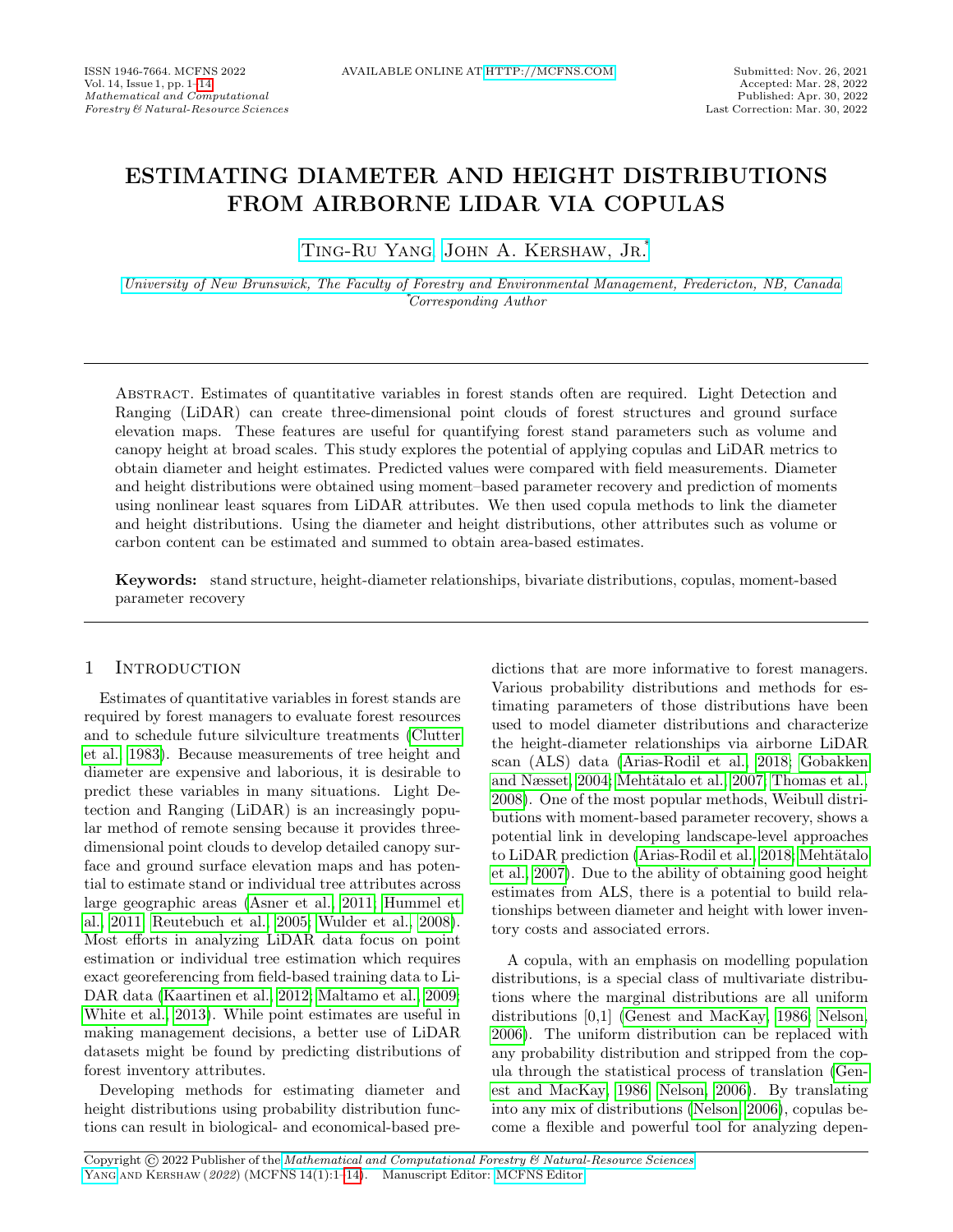dent processes arising from a number of different underlying factors [\(Genest and MacKay, 1986;](#page-10-2) [Wang, 1998\)](#page-13-2). Because of the strong relationship between diameter and height, copulas provide a possible framework for developing LiDAR-based analyses that may have broader application domains than the region from which they were developed [\(MacPhee et al., 2018\)](#page-11-4). While copulas have been widely applied in many fields [\(Frees and Valdez,](#page-10-3) [1998;](#page-10-3) [Genest and MacKay, 1986;](#page-10-2) [Nelson, 2006;](#page-12-2) [Wang,](#page-13-2) [1998;](#page-13-2) [Yan, 2007\)](#page-13-3), they have only recently been applied to forest spatial structures [\(Kershaw et al., 2010\)](#page-11-5) and individual tree height-diameter relationships [\(MacPhee](#page-11-4) [et al., 2018;](#page-11-4) [Wang et al., 2008,](#page-12-3) [2010\)](#page-13-4). The use of parametric methods in estimating diameter and height distributions from ALS via copula is still largely unexplored. LiDAR presents many opportunities for individual tree analyses and attribute estimation (e.g., [Ayrey et al.,](#page-9-3) [2017;](#page-9-3) [Brandtberg et al., 2003;](#page-10-4) [Culvenor, 2002;](#page-10-5) [Li et al.,](#page-11-6) [2012\)](#page-11-6). Copula-based diameter-height models may provide a method to improve individual tree attribute prediction from LiDAR data.

This study utilizes an ALS dataset to estimate copulabased diameter and height distributions in mixed species Acadian Forests in New Brunswick, Canada. The primary objectives were: 1) to develop diameter-height copulas based on LiDAR-derived distribution moments and moment-based parameter recovery; and 2) explore the accuracy of LiDAR-derived diameter-height copulas.

## 2 Materials and Methods

The whole procedure of LiDAR-derived diameterheight copula development and model comparisons is shown in Figure [1.](#page-2-0)

#### 2.1 Study Site

The Noonan Research Forest (NRF,  $N45^{\circ}59'12''$ , W66°25'15"), located 30km northeast of Fredericton, New Brunswick, Canada, is approximately 1500ha and is composed of a diversity of stand structures and species compositions typical of the Acadian Forest [\(Loo and](#page-11-7) [Ives, 2003\)](#page-11-7).

Field Data—Eighty-three 0.04ha fixed-area permanent sample plots were established on a 100m by 100m sample grid across the NRF's Femelschlag Research Area. All live trees  $> 6.0$ cm DBH were identified by species, and DBH (nearest 0.1cm) and total height (HT; nearest 0.1m) were measured. All plots were measured in 2014. The mean number of species per Femelschlag plot was about 5 (range was 2 to 8). The other forest characteristics including DBH, quadratic mean diameter, height, stand density and volume for the Femelschlag plots are shown in Table [1.](#page-1-0)

<span id="page-1-0"></span>Table 1: The average, range and standard deviation (Std. Dev.) of plot-level mean diameter at breast height (DBH), quadratic mean diameter at breast height (Dq), height (HT), quadratic mean height (HTq), stand density (TPH) and correlation between DBH and HT (DHcor) for the 83 Femelschlag plots.

| Plot Attribute             | Mean  | Min.  | Max.  | Std. Dev. |
|----------------------------|-------|-------|-------|-----------|
| $DBH$ (cm)                 | 15.5  | 9.7   | 24.5  | 3.1       |
| $Dq$ (cm)                  | 17.4  | 10.5  | 26.8  | 3.4       |
| HT(m)                      | 12.4  | 8.8   | 17.4  | 1.8       |
| HTq(m)                     | 13.2  | 9.0   | 17.6  | 1.9       |
| TPH $(\# \text{ ha}^{-1})$ | 1883  | 575   | 4375  | 807       |
| <b>DH</b> cor              | 0.836 | 0.668 | 0.938 | 0.064     |
|                            |       |       |       |           |

Airborne Laser Scanning Data—A LiDAR scan was obtained on August 2 to September 28, 2015, during leafon conditions, using an airborne Riegl Q780i scanner mounted on a plane. The mean flying altitude above sea level was approximately 1,000m. The sensor pulse repetition frequency was between 300 and 400KHz, and the laser wavelength was 1,550nm with a scan angle between −34◦ to 36◦ from the nadir. The mean swath pulse density was 3 pulses per  $m^2$  (this was flown at 50% overlap, providing a final density of 6 pulses per  $m^2$ ) with a footprint size of  $0.35m^2$  and the sensor collected up to 10 returns per pulse.

#### 2.2 LiDAR Processing

Various LiDAR metrics were derived from LiDAR point clouds. A ground surface model was derived from the last returns and interpolated across the regions of interest using the lasground() function in the lidR package [\(Roussel et al., 2020\)](#page-12-4). LiDAR returns were then classified as either ground or non-ground points and the ground points removed. Elevations of LiDAR returns (Z) were converted to heights above ground (H) by subtracting interpolated ground elevation (G) from Z using the lasnormalize() function in the lidR package. All Li-DAR manipulations were conducted in the R statistical software [\(R Development Core Team, 2021\)](#page-12-5).

LiDAR Metrics—As recommended by Hayashi et al. [\(2015\)](#page-10-6), 20m by 20m LiDAR cells centered on the Femelschlag plot centers were used to extract metrics, and then used to fit relationships between the Femelschlag plot data and the LiDAR metrics. Nineteen unique LiDAR metrics (Table [2\)](#page-3-0) were extracted from the ground-normalized LiDAR HT distributions. Canopy height surface models established by the first returns and point heights for given distributional quantiles were used to obtain height-based metrics. Different return numbers per  $m<sup>3</sup>$  of plot space from ground, canopy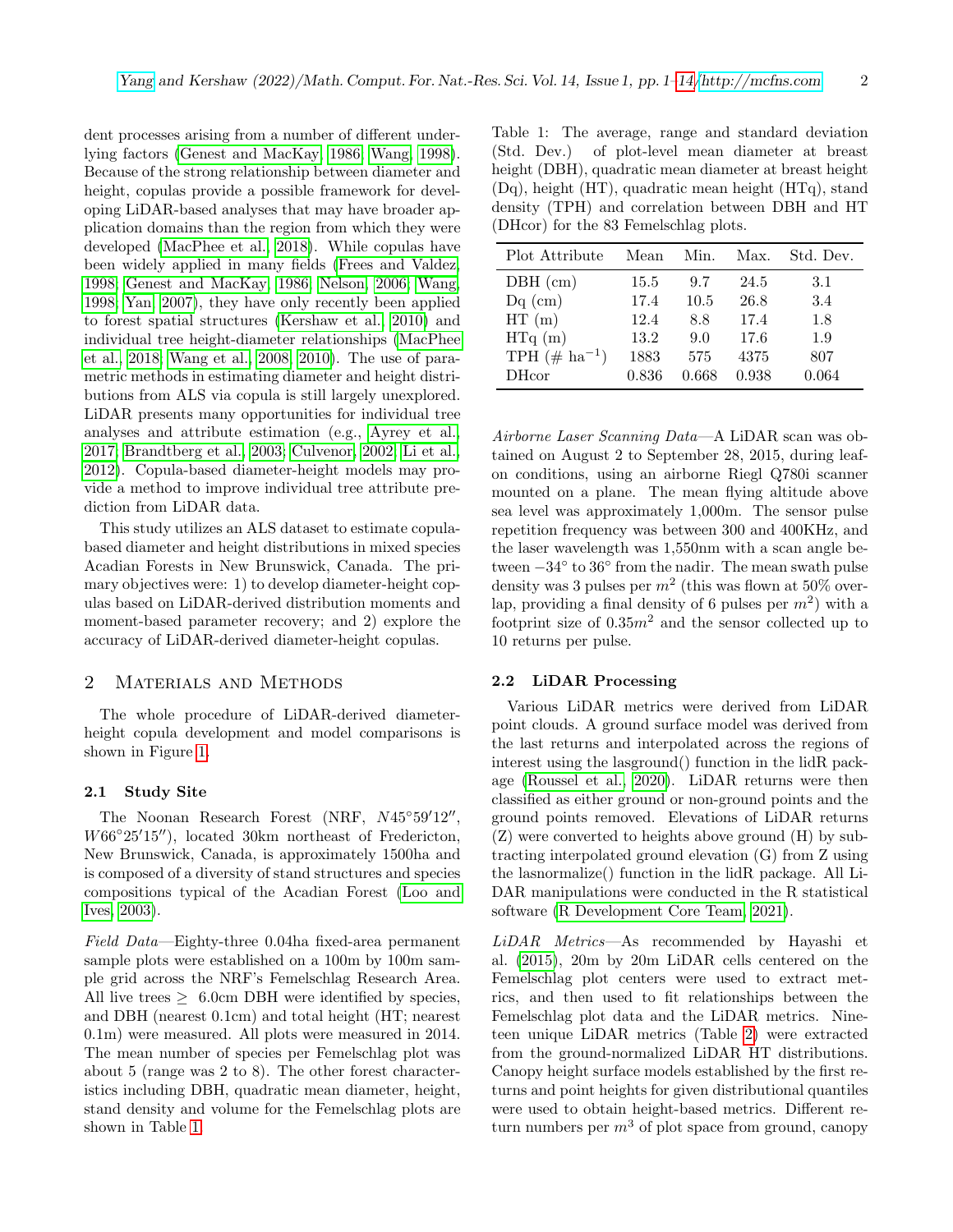<span id="page-2-0"></span>

Figure 1: Procedure of approach establishment, simulation design and model comparison.

and the total LiDAR points were used to determine the density-based metrics. The variation in horizontal and vertical distributions were represented by crown rugosity and kurtosis. Lacunarity [\(Plotnick et al., 1993\)](#page-12-6), as measure of gap size, was used to characterize horizontal heterogeneity.

## 2.3 Diameter-Height Modelling

Diameter Marginal Distribution Modeling—Because the truncated Weibull function consistently has shown to be more accurate for diameter distribution modeling than beta or Johnson's SB functions [\(Bailey and](#page-10-7) [Dell, 1973;](#page-10-7) [Borders and Patterson, 1990;](#page-10-8) [Little, 1983;](#page-11-8) Palahí, 2007; [Zutter et al., 1982\)](#page-13-5), the two-parameter, left-truncated Weibull distribution [\(Bury, 1975;](#page-10-9) [Zutter](#page-13-6) [et al., 1986\)](#page-13-6) was used to model diameter distributions. The algorithm (moment-based parameter recovery) proposed by Burk and Newberry [\(1984\)](#page-10-10) was used to recover the parameters from the predicted moments. Prediction systems using NLS estimation and LiDAR metrics as predictor variables were developed. A custom R function based on Burk and Newberry's [\(1984\)](#page-10-10) algorithm was used to recover parameters from the predicted moments.

The two-parameter, left-truncated Weibull distribution includes a scale parameter and a shape parameter. The minimum DBH measured in the field data was 6.0cm and was used as the truncation point. To recover the Weibull shape and scale parameters, the first two moments of the distribution were required [\(Burk and](#page-10-10) [Newbury, 1984\)](#page-10-10). The first two moments are defined by the arithmetic mean  $(\overline{D})$  and the quadratic mean  $D_q$ diameters. Either (1) both moments need to be estimated, or (2) one moment estimated directly and the difference  $(\Delta = D_q - \overline{D})$ , standard deviation  $(SD)$ , or coefficient of variation  $(CV)$  estimated and the other moment calculated. Commonly, the second approach is used predicting  $D_q$  and SD because it assures that  $D_q \geq \overline{D}$ .

After an exhaustive search using a combination of graphical methods, boosted regression methods, and preliminary model screening, the following equation form was adopted for predicting  $D_q$ :

$$
D_q = b_0 \cdot q15LiDAR^{b_1} \cdot q45LiDAR^{b_2},\tag{1}
$$

where  $q15LiDAR$  = the  $15<sup>th</sup>$  quantile of the LiDAR HT distribution and  $q45LiDAR$  = the 45<sup>th</sup> quantile of the LiDAR HT distribution. Standard deviation of the DBH distributions  $(s(D))$  was predicted using:

$$
s(D) = b_0 \cdot q75CHT^{b_1},\tag{2}
$$

where  $q75CHT =$  the 75<sup>th</sup> quantile of the canopy surface model.

Height Marginal Distribution Modeling—Because of the presence of emergent trees on some plots, the fourparameter Beta distribution [\(Bury, 1975\)](#page-10-9) was used to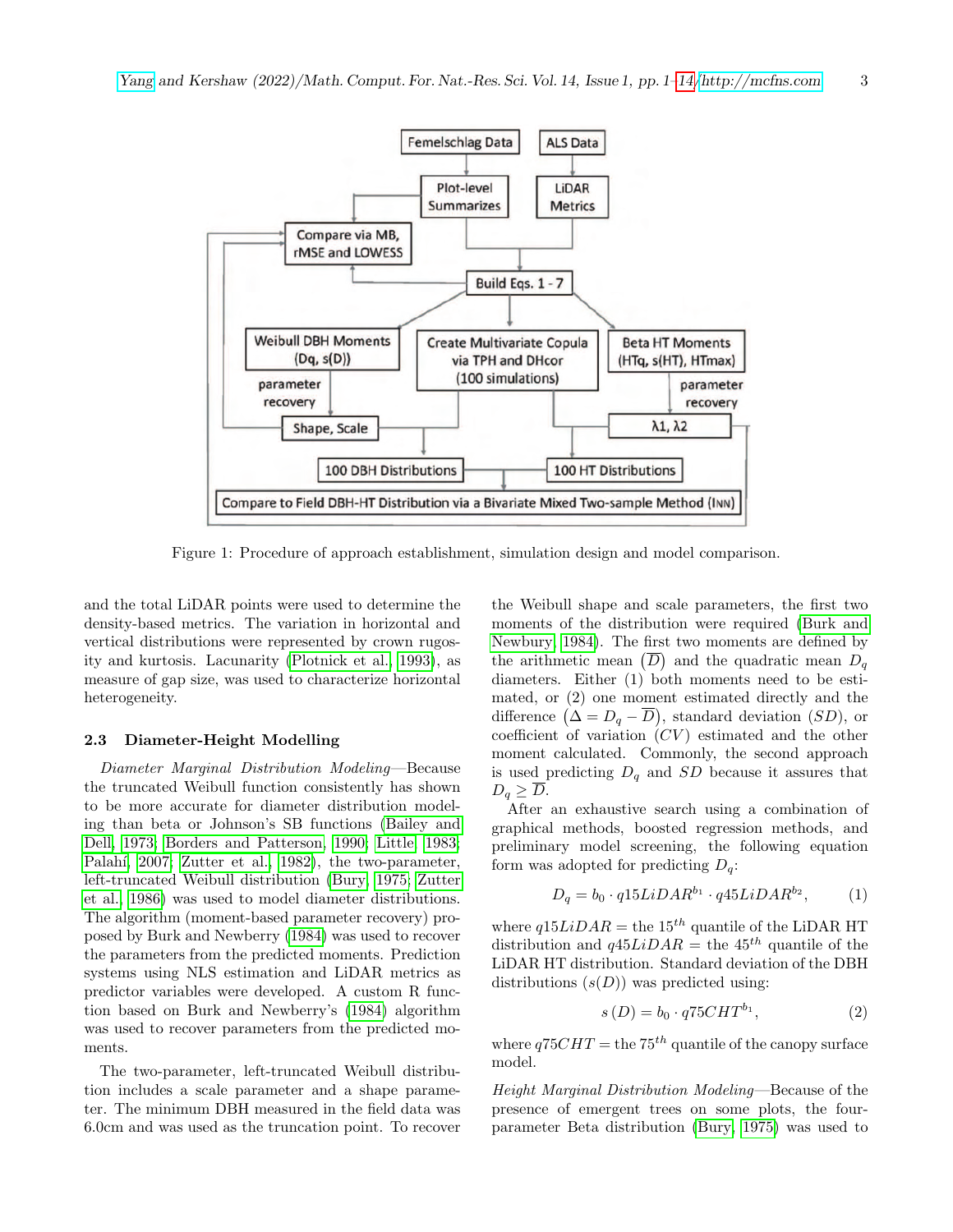| No.                         | Metric     | Definition                                    | Statistics      |
|-----------------------------|------------|-----------------------------------------------|-----------------|
| $\mathbf{1}$                | MaxCHT     | Maximum canopy surface height                 | $30.2 \pm 10.4$ |
| $\mathcal{D}_{\mathcal{L}}$ | MeanCHT    | Mean canopy surface height                    | $14.2 \pm 1.3$  |
| 3                           | q25CHT     | 25th percentile of canopy surface height      | $12.1 \pm 1.9$  |
| 4                           | q50CHT     | 50th percentile of canopy surface height      | $15.0 \pm 1.4$  |
| 5                           | q75CHT     | 75th percentile of canopy surface height      | $17.1 \pm 1.2$  |
| 6                           | q15LiDAR   | Height of 15th percentile of point clouds     | $5.8 \pm 1.4$   |
| 7                           | q25LiDAR   | Height of 25th percentile of point clouds     | $8.5 \pm 1.3$   |
| 8                           | q35LiDAR   | Height of 35th percentile of point clouds     | $10.4 \pm 1.2$  |
| 9                           | q45LiDAR   | Height of 45th percentile of point clouds     | $11.9 \pm 1.2$  |
| 10                          | q55LiDAR   | Height of 55th percentile of point clouds     | $13.2 \pm 1.2$  |
| 11                          | q65LiDAR   | Height of 65th percentile of point clouds     | $14.4 \pm 1.2$  |
| 12                          | q75LiDAR   | Height of 75th percentile of point clouds     | $15.5 \pm 1.1$  |
| 13                          | q85LiDAR   | Height of 85th percentile of point clouds     | $16.8 \pm 1.1$  |
| 14                          | q95LiDAR   | Height of 95th percentile of point clouds     | $18.7 \pm 1.0$  |
| 15                          | Kurtosis   | Kurtosis of return heights                    | $2.8 \pm 0.4$   |
| 16                          | Rugosity   | Roughness of canopy surface                   | $6.8 \pm 1.5$   |
| 17                          | Rumple     | Ratio of the canopy surface area to plot area | $5.8 \pm 1.4$   |
| 18                          | LAD        | Leaf area density                             | $0.5 \pm 0.1$   |
| 19                          | Lacunarity | Gap size of the canopy surface                | $1.1 \pm 0.2$   |

<span id="page-3-0"></span>Table 2: LiDAR metrics and associated statistics (mean  $\pm$  stand deviation) for use in modeling forest attributes on the Femelschlag plots.

model the height marginal distribution. The fourparameter Beta distribution is a variant of the Beta distribution that transforms the [0, 1] distribution to a  $[Min, Max]$  distribution. Thus, the four parameters were Minimum HT  $(HT_{min})$ , Maximum HT  $(HT_{max})$ , and the two shape parameters  $\lambda_1$  and  $\lambda_2$  [\(Bury, 1975\)](#page-10-9). The  $HT_{min}$  was 1.3m corresponding to breast height. Maximum height was predicted from LiDAR using:

$$
HT_{\text{max}} = b_0 \cdot MeanCHT^{b_1} \cdot q75LiDAR^{b_2},\qquad(3)
$$

where  $q75LiDAR =$  the  $75<sup>th</sup>$  quantile of the LiDAR HT distribution. Similar to the procedure for Weibull parameter recovery, the two shape parameters can be recovered from estimates of the first two moments. As with diameter, we predicted the quadratic mean heights  $(HT<sub>q</sub>)$  and SDs  $(s(HT))$ . The shape parameters  $(\lambda_1$  and  $\lambda_2$ ) were recovered using an approach similar to Burk and Newberry [\(1984\)](#page-10-10) but modified to reflect the Beta distribution.

The following equation was used to predict  $HT_q$  from LiDAR:

$$
HT_q = b_0 \cdot q75CHT^{b_1} \cdot q15LiDAR^{b_2} \cdot q45LiDAR^{b_3},\tag{4}
$$

where  $q75CHT =$  the 75<sup>th</sup> quantile of the canopy surface model;  $q15LiDAR$  = the  $15<sup>th</sup>$  quantile of the LiDAR HT distribution; and  $q45LiDAR$  = the 45<sup>th</sup> quantile of the LiDAR HT distribution. Standard deviations of the HT distributions  $(s(HT))$  were predicted from LiDAR using:

$$
s(HT) = b_0 \cdot q25CHT^{b_1} \cdot q75LiDAR^{b_2},
$$
 (5)

where  $q25CHT =$  the  $25<sup>th</sup>$  quantile of the canopy surface model and  $q45LiDAR$  = the  $45<sup>th</sup>$  quantile of the LiDAR HT distribution.  $HT_q$  and  $s(HT)$  were calculated for each Femelschlag plot from the individual tree data and combined with the LiDAR metrics. All equations were estimated using the nls() function in R [\(R Development](#page-12-5) [Core Team, 2021\)](#page-12-5).

Number of Trees per Hectare—Before using copulas to link predicted DBH and HT distributions, the number of standard normal variates is required (i.e., the number of trees to simulate). We directly estimate the number of trees per hectare  $(TPH, \text{stems/ha})$  using LiDAR metrics. The equation for predicting  $TPH$  was:

$$
TPH = b_0 \cdot q15LiDAR^{b_1} \cdot MeanCHT^{b_2} \cdot Kurt^{b_3}, \quad (6)
$$

where  $q15LiDAR$  = the 15<sup>th</sup> quantile of the LiDAR HT distribution;  $MeanCHT$  = the mean canopy HT estimated from the canopy surface model; and  $Kurt = \text{kur-}$ tosis of return heights.

DBH-HT Correlation—The copula required an estimate of the correlation between DBH and HT  $(DH_{cor})$ . Be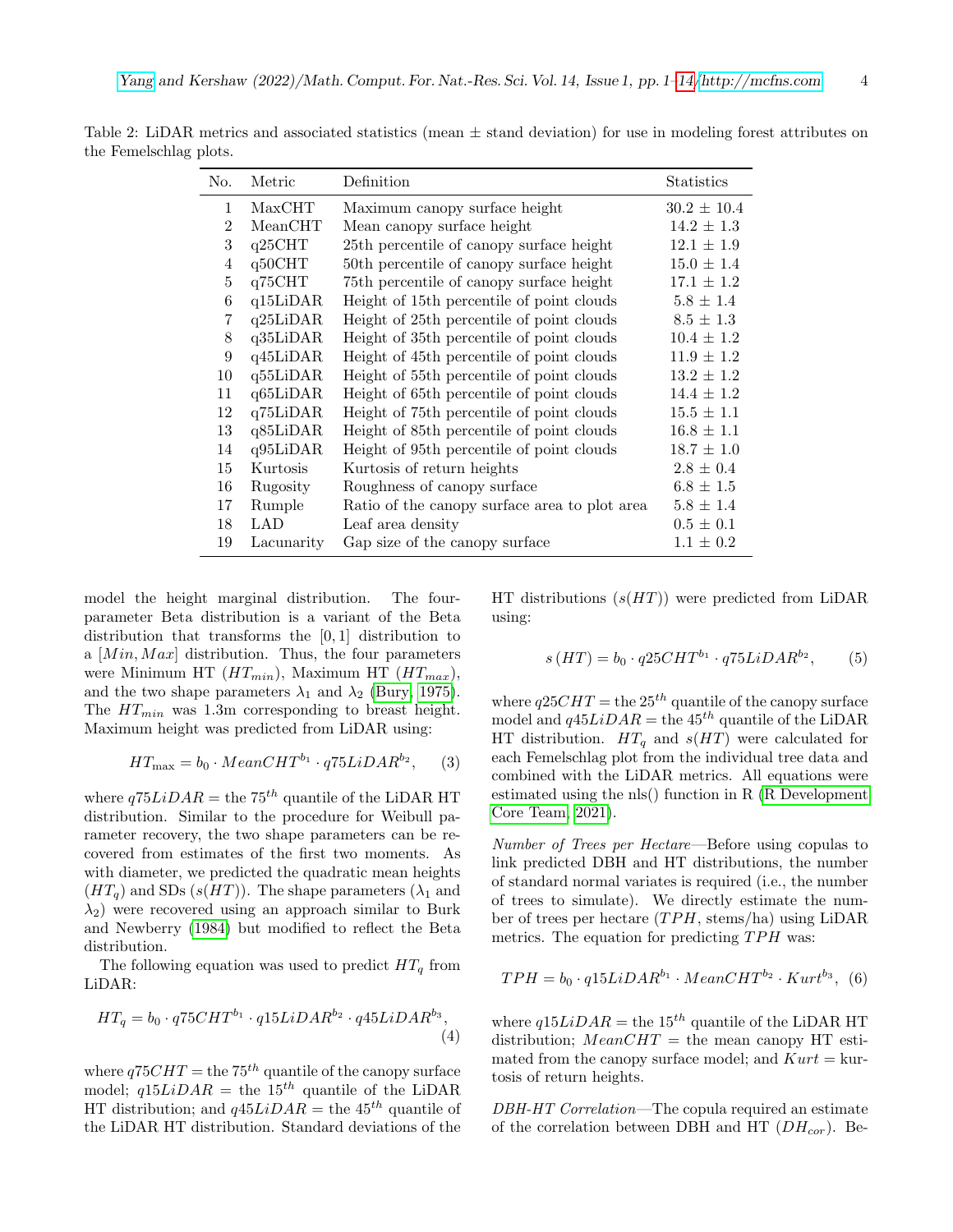cause  $0 \leq DH_{cor} \leq 1$ , a logistic equation was adopted:

$$
DH_{cor} = \frac{e^{(b_0 + b_1 \cdot MeanCHT + b_2 \cdot q25LiDAR)}}{1 + e^{(b_0 + b_1 \cdot MeanCHT + b_2 \cdot q25LiDAR)}},
$$
(7)

where  $MeanCHT$  = the mean canopy HT estimated from the canopy surface model; and  $q25LiDAR =$  the  $25<sup>th</sup>$  quantile of the LiDAR HT distribution.

Copula Model—MacPhee et al. [\(2018\)](#page-11-4) compared nonlinear mixed effects (NLME), random forest imputation [\(Breiman, 2001;](#page-10-11) [Temesgen and Ver Hoef, 2015\)](#page-12-8), and copula methods for predicting heights from diameters. In this study, we estimate stand density from LiDAR metrics first, and then the goal is to predict the joint distribution of DBH and HT via copula methods. Nonlinear least squares (NLS) was used in this study instead of NLME because we did not stratify the Femelschlag plots by forest type due to the limited numbers of plots in conditions other than a mixed species, multicohort state. The field measured data and attributes from the Femelschlag plots were used to parameterize copula models.

A normal copula was used to model and simulate the relationship between DBH and HT [\(Genest and](#page-10-2) [MacKay, 1986;](#page-10-2) [Kershaw et al., 2010;](#page-11-5) [MacPhee et al.,](#page-11-4) [2018\)](#page-11-4). The approach used in this study followed that presented by Kershaw et al. [\(2010\)](#page-11-5) and MacPhee et al. [\(2018\)](#page-11-4). Diameters and heights were predicted for each tree based on random sampling from a normal copula. The procedure was as follows:

- 1. The number of standard normal variates for diameter  $(S_D)$  and height  $((S_H)$  distributions were randomly generated based on the estimated number of trees per plot (eq. 6). Both  $S_D$  and  $S_H$  are Normal distribution variates with a mean of 0 and standard deviation of 1.
- 2.  $S_H$  and  $S_D$  were column-bound to form a matrix called [S]. Both  $S_H$  and  $S_D$  columns were correlated by multiplying a symmetric positive-definite square matrix established by the correlation between DBH and HT  $(DH_{cor}, eq. 7)$ :

$$
[C] = [S] \cdot chol\left(\begin{bmatrix} 1 & DH_{cor} \\ DH_{cor} & 1 \end{bmatrix}\right), \quad (8)
$$

where  $[C]$  is the correlated standard Normal variates; chol() is the Choleski decomposition of the symmetric correlation matrix.

3. The inverse (cumulative) normal distribution function was used to strip off the normal distribution. This matrix of uniform correlated marginals  $([U])$ is the multivariate copula.

4. The left-truncated, two-parameter Weibull distribution was used to model the DBH distribution (eqs. 1–2) and was applied to the second column of  $[U]$  to obtain DBH estimates. Similarly, the fourparameter Beta Distribution was used to model the HT distribution (eqs. 3–5) and applied to the first column of  $[U]$ .

The copula links the predicted HT and DBH distributions. Both DBH and HT were estimated by randomly sampling from the copula. We initially explored using 1, 5 and 10 random samples but, as found by MacPhee et al. [\(2018\)](#page-11-4), the mean DBH was unaffected by sample size while the SD slightly decreased with increasing copula samples. Therefore, we only present results for the average of 5 random samples and 100 replicates. DBH–HT distributions were simulated and compared to the field measured distributions.

## 2.4 Statistical Analyses

Differences between field measured values and the predictions derived from ALS data were examined by 1:1 plots and locally weighted scatterplot smoothing (LOWESS, [Cleveland, 1979;](#page-10-12) [Kutner et al., 2004\)](#page-11-9) to highlight differences over the range of observed and predicted values. Two point-wise measures of goodnessof-fit, mean bias  $(MB)$ , and root mean squared error  $(rMSE)$  were calculated:

$$
MB = \frac{\sum_{i=1}^{n} (Observed_i - Predicted_i)}{n}
$$
 (9)

and

$$
rMSE = \sqrt{\frac{\sum_{i=1}^{n} (Observed_i - Predicted_i)^2}{n}},
$$
 (10)

where  $Observed_i$  was a parameter calculated from field measurements on the  $i^{th}$  Femelschlag plot, and  $Predicted_i$  was a parameter derived from ALS data, and n was the total number of Femelschlag plots.

In this study, the focus is on DBH and HT distributions rather than individual tree DBH and HT predictions. Point-wise goodness of fit statistics for individual trees were not evaluated. Instead, we used the bivariate mixed two-sample method to compare the HT-DBH distributions derived here based on Euclidian distance measures [\(MacPhee et al., 2018;](#page-11-4) [Narsky, 2003a;](#page-12-9) [Schilling,](#page-12-10) [1986\)](#page-12-10). Briefly, the bivariate mixed two-sample method selects a random sample from distribution A and calculates the Euclidian distance from all other points in A and all points in distribution B, and then repeats the process selecting a random sample from B and calculates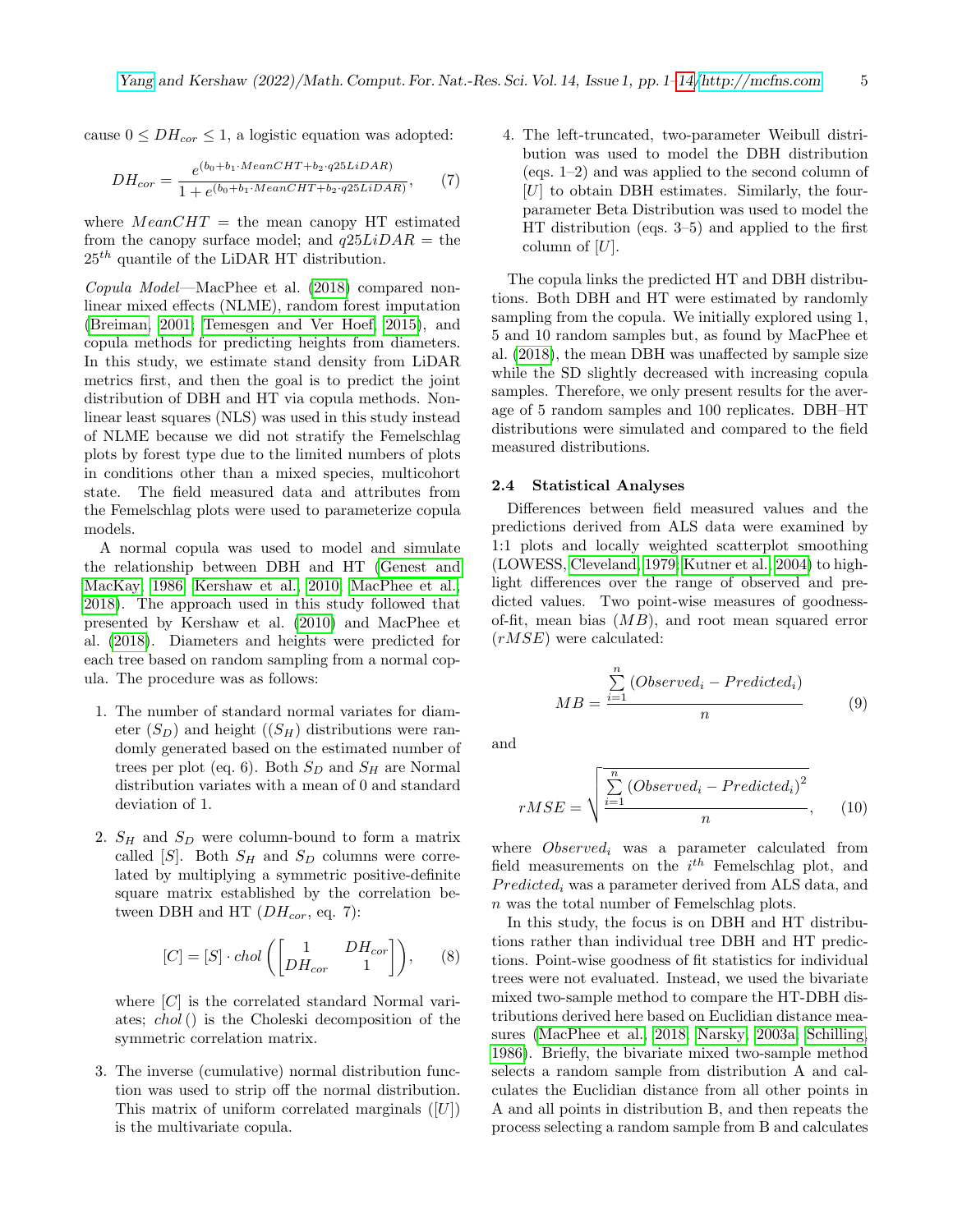the Euclidian distance from all other points in B and all points in distribution A.

The set of  $k$  nearest neighbors is determined and the  $k$ nearest neighbors classified as either belonging to AA or BB  $(I_{NN} = 1)$  or AB or BA  $(I_{NN} = 0)$  If the two distributions are identically distributed, the average of  $I_{NN}$ should be 0.5 since there would be an equal probability that the nearest neighbor would be from distribution A or B [\(Narsky, 2003b\)](#page-12-11). Because single nearest neighbor statistics can be quite variable [\(Ripley, 2004\)](#page-12-12), this study followed the recommendation from MacPhee et al.  $(2018)$  and used k=3 nearest neighbors to calculate  $I_{NN}$ .

#### 3 RESULTS

## 3.1 Marginal Distributions

Table [3](#page-6-0) shows the parameter estimates, standard errors, and associated NLS regression statistics for Eqs. 1– 7. In general, the ALS data provided metrics that explained lower proportions of the variation in the diameter moments and resulted in higher root mean square errors (rMSEs) than the height moments. For predicting  $D_q$ , the model accounted for 34% of the variation and had an  $rMSE$  of 2.8cm, while the  $HT_q$  model explained  $47\%$  of the variation with a  $rMSE$  of 1.3m. The model predicting  $s(D)$  accounted for 23% of the variation with a  $rMSE$  of 1.7cm. Around 49% of the variation in  $s(HT)$ was explained with an rMSE of 0.7m. Compared to the other two height moments, only 28% of variation was explained in  $HT_{max}$  with a rMSE of 2.5m. The model predicting  $TPH$  accounted for 50% of the variation and had a rMSE of 569 trees/ha. Less than 20% of the variation in  $DH_{cor}$  was accounted for with a rMSE of 0.06.

The observed and predicted parameters for DBH,  $HT$ , TPH and  $DH_{cor}$  are presented in Figure [2.](#page-7-0) No matter which parameter is considered, small observations were always overestimated and large observations were always underestimated. Mean bias (MB) and  $rMSE$  for parameters of DBH, HT and DH<sub>cor</sub> are presented in Table [4.](#page-6-1) Similar to the fit results, models for height moments predicted much better than models for diameter moments. Bias for  $TPH$  model was  $\langle 1 \rangle$ and errors were typically  $< 30\%$ . The model predicting  $DH_{cor}$  had about -0.02% bias and about 7% error.

## 3.2 Copula-based HT-DBH Distributions

Table [5](#page-6-2) shows the differences in the mixed two-sample index of goodness of fit  $(I_{NN})$  between field HT-DBH distribution and the 100 simulated copula-based HT-DBH distributions. While differences in marginal distributions were observed, the resulting copulas produced similar ranges and shapes for the estimated HT-DBH distributions. Around 60% of the plots had average  $I_{NN}$ values between 0.60 and 0.75. and 30% of the plots fall in the interval of  $I_{NN}$  values between 0.75 and 0.90. Only  $10\%$  of the plots had  $I_{NN}$  values close to 0.50.

Figure [3](#page-8-0) shows the HT-DBH distributions for field measurements and copulas-based models for 9 field plots. Most copula-based models predicted the HT-DBH distributions well in the range of 10–30cm DBH and 5–20m HT. Both smaller (DBH  $<$  10cm and/or HT  $<$  5m) and larger trees (DBH  $>$  35cm and/or HT  $>$  20m) were not frequently predicted, especially the larger trees (Fig. 3).

Bimodality in DBH distributions impacted  $I_{NN}$ (Figs. 3D–3F). Plots with bimodal distributions tended to have large values of  $I_{NN}$  indicating a higher probability of a nearest neighbor being a copula sample rather than a field measure. The copulas simulated here were continuous distributions. If field measures were discontinuous, then it was more likely to have a copula simulated value nearer than a field value.

Variation in HT also had greater influence on  $I_{NN}$ than did variation in DBH (Figs. 3G–3I). Plots with large variation in HTs for a given diameter often had  $I_{NN}$  values > .80. Large values of  $I_{NN}$  indicate that field observations have a higher probability of having a nearest neighbor that belongs to the copula-based HT-DBH distribution than to the field distribution (i.e., the two distributions are distinctly different). For these plots, the DBHs tended to be evenly dispersed between 6 and 30cm rather than concentrated in large or small size classes. While DBHs were evenly distributed, HTs exhibited large levels of variation within DBH classes. Plots with the better performance were ones which had well-defined modal distributions of DBH with narrower HT distributions (Figs. 3A–3C).

#### 4 Discussion

While LiDAR provides a rich 3D data structure, the most intuitive metrics utilized in many studies are those related to individual tree heights [\(Ayrey et al., 2019\)](#page-9-4). Although LiDAR cannot directly extract individual tree diameters in the same manner as heights are extracted, we have shown that this important size variable can be estimated from LiDAR using moment-based parameter recovery methods and copulas. Using the Femelschlag data and LiDAR attributes, a set of predictors for the required moments (Table 3) were developed and the resulting estimates generally fit the observed data well in terms of root mean square errors but much variation remained unexplained (Table 3). The goodness-offits of the resulting HT-DBH copulas were more varied (Table 5). Plots with bimodal DBH distributions generally had the poorest performance (Fig. 3). Arias-Rodil et al.'s [\(2018\)](#page-9-2) model for estimating  $D_q$  explained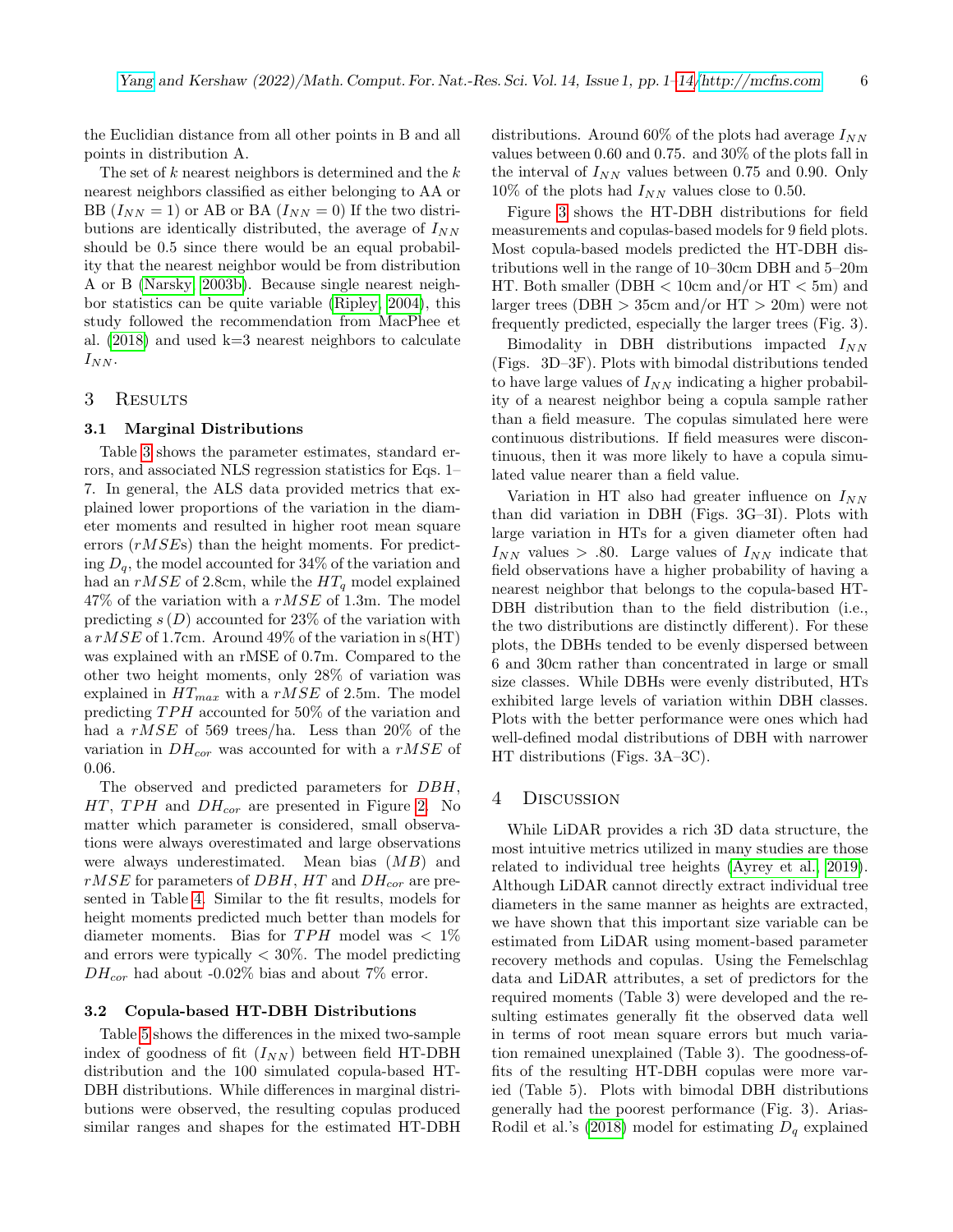| Attribute  | Parameter Estimate     |                       |                       |                    |         | Regression Summary |  |
|------------|------------------------|-----------------------|-----------------------|--------------------|---------|--------------------|--|
|            | $b_0$                  | b <sub>1</sub>        | $b_2$                 | $b_3$              | rMSE    | Pseudo- $R^2$      |  |
| $D_q$      | 0.7021<br>(0.3571)     | $-0.2015$<br>(0.0656) | 1.4345<br>(0.2291)    |                    | 2.7529  | 0.3437             |  |
| s(D)       | 0.0394<br>(0.0429)     | 1.854<br>(0.3813)     |                       |                    | 1.6975  | 0.2292             |  |
| $HT_q$     | 2.3182<br>(1.3005)     | $-0.7066$<br>(0.3843) | $-0.1804$<br>(0.0494) | 1.6375<br>(0.3079) | 1.3347  | 0.4734             |  |
| s(HT)      | 0.0115<br>(0.0081)     | $-0.1958$<br>(0.0533) | 2.3559<br>(0.2745)    |                    | 0.7032  | 0.4914             |  |
| $HT_{max}$ | 1.5102<br>(0.7354)     | $-0.5401$<br>(0.2777) | 1.5101<br>(0.3593)    |                    | 2.5058  | 0.2813             |  |
| TPH        | 3122279.5<br>(3142066) | 0.6305<br>(0.192)     | $-3.4797$<br>(0.418)  | 0.6688<br>(0.2886) | 568.712 | 0.4972             |  |
| $DH_{cor}$ | $-0.3206$<br>(0.5242)  | 0.2795<br>(0.0653)    | $-0.2353$<br>(0.0696) |                    | 0.0582  | 0.1758             |  |

<span id="page-6-0"></span>Table 3: Parameter estimates, standard errors (in parentheses), pseudo- $R^2$  for estimation of Weibull moments for DBH distributions, Beta moments for HT distributions, number of trees per ha (TPH) and correlation between DBH and height (DHcor) using LiDAR data.

<span id="page-6-1"></span>Table 4: Mean bias (observed – predicted), root mean square error (rMSE) for parameters of diameter, height, density and correlation for LiDAR data.

| Attribute   | Parameter           | bias      | rMSE     |
|-------------|---------------------|-----------|----------|
| Diameter    | QuadMean $(D_q)$    | 0.0032    | 2.7529   |
|             | Std Dev $(s(D))$    | 0.0025    | 1.6975   |
|             | Shape               | $-0.1847$ | 0.8607   |
|             | Scale               | $-2.2715$ | 6.5327   |
| Height      | QuadMean $(H_q)$    | 0.0013    | 1.3348   |
|             | Std Dev $(s(H))$    | 0.0005    | 0.7032   |
|             | Maximum $(H_{max})$ | 0.0012    | 2.5058   |
|             | $\lambda_1$         | 0.0873    | 0.9900   |
|             | $\lambda_2$         | 0.1686    | 1.3393   |
| Density     | TPH                 | 10.1205   | 550.2932 |
| Correlation | $HD_{cor}$          | $-0.0001$ | 0.0582   |

 $80\%$  of the observed variability with a rMSE value of 3.42cm. Although less variation was explained in our results, our  $rMSE$  value for the  $D_q$  equations were smaller (2.75cm; Table 3). These discrepancies may be partially explained by differences in stand structure and individual tree size. The mature forest stands of P. radiata, a shade-intolerant conifer species, in Galicia were the main data used for Arias-Rodil et al.'s [\(2018\)](#page-9-2) study. Our forest structures were more complex leading to lower percent variation explained; however, when the  $rMSE$ s are expressed on a per cent of mean  $D_q$ , the two studies have almost equivalent errors  $(13.8\%$  for P. radiata versus 15.8% for the trees used in this study). Treitz et al. [\(2012\)](#page-12-13) studied a broad range of forest types and con-

<span id="page-6-2"></span>Table 5: Numbers and percentages for mean INN from 100 simulations per plot (total  $= 83$ ) and for each  $I_{NN}$  from each simulation (total = 83\*100) by different classes of  $I_{NN}$ 

| Class         | Mean $I_{NN}$ |         |      | Individual $I_{NN}$ |  |
|---------------|---------------|---------|------|---------------------|--|
|               | Num.          | Percent | Num. | Percent             |  |
| $0.85 - 0.90$ | 4             | $5\%$   | 565  | $7\%$               |  |
| $0.80 - 0.85$ | 9             | $11\%$  | 845  | $10\%$              |  |
| $0.75 - 0.80$ | 13            | 16%     | 1255 | 15%                 |  |
| $0.70 - 0.75$ | 15            | 18\%    | 1482 | 18\%                |  |
| $0.65 - 0.70$ | 22            | 27%     | 2102 | 25%                 |  |
| $0.60 - 0.65$ | 13            | 16%     | 1321 | $16\%$              |  |
| $0.55 - 0.60$ | 6             | 7%      | 508  | $6\%$               |  |
| $0.50 - 0.55$ | 0             | $0\%$   | 132  | $2\%$               |  |
| $0.45 - 0.50$ | 1             | $1\%$   | 90   | $1\%$               |  |
| Total         | 83            | 100\%   | 8300 | $100\%$             |  |

ditions across Ontario and reported that rMSEs can range from 0.76 to 4.3cm for  $D_q$ , and our results fall well within this range.

Terrestrial LiDAR scanning (TLS) is an alternative to ALS for estimating tree diameters. Some TLS studies report diameter errors of less than 1cm [\(Henning and](#page-10-13) [Radtke, 2006;](#page-10-13) [Liang et al., 2014;](#page-11-10) [Olofsson and Holm](#page-12-14)[gren, 2016;](#page-12-14) Pitkänen et al., 2019), other studies more commonly report errors in the 1–4cm range [\(de Conto](#page-10-14) [et al., 2017;](#page-10-14) [Maas et al., 2008;](#page-11-11) [Pueschel et al., 2013;](#page-12-16) [Srinivasan, 2015\)](#page-12-17). TLS remains an expensive technology, though mobile TLS technology is quickly evolving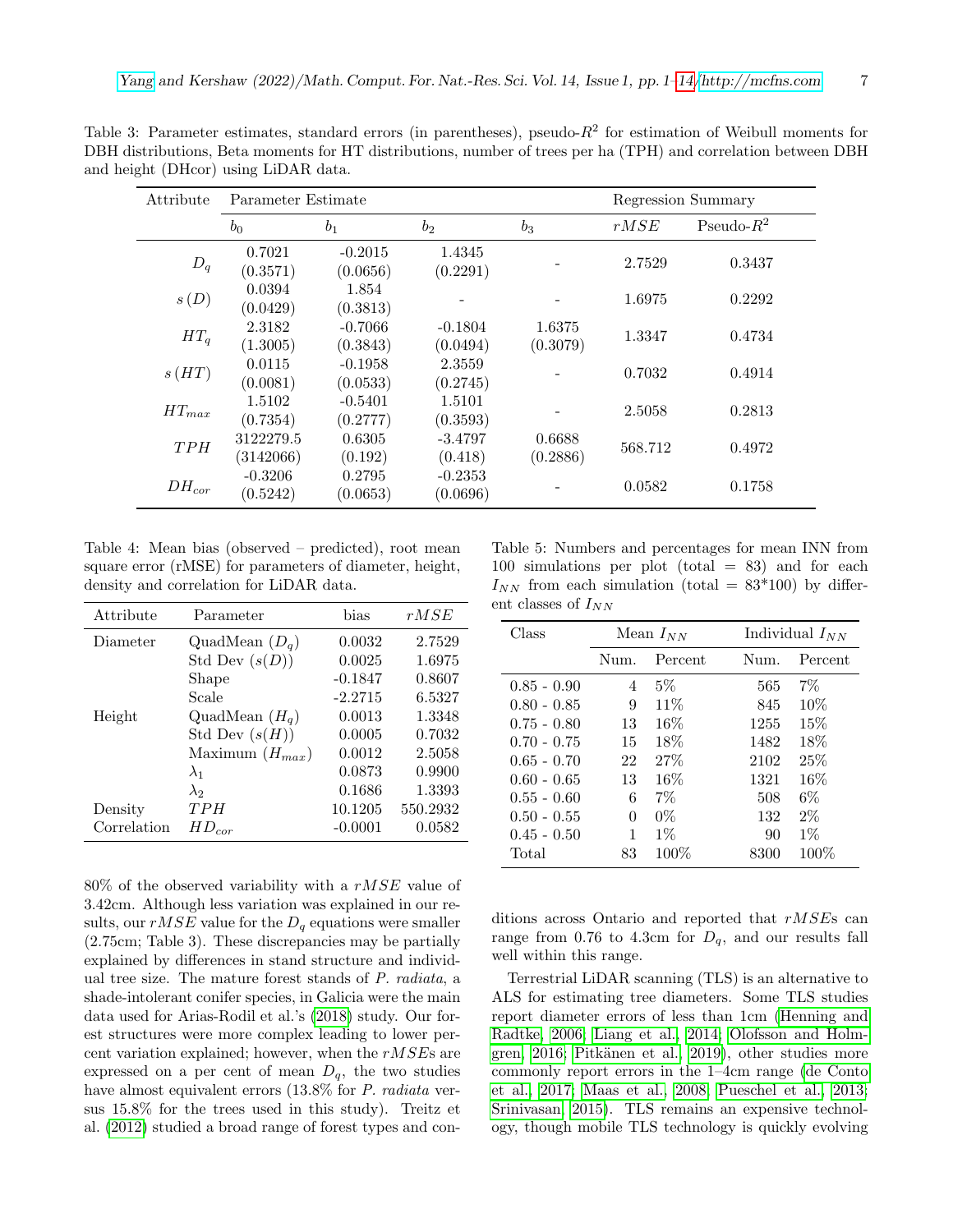<span id="page-7-0"></span>

Figure 2: Predicted versus observed parameters: A) quadratic mean diameter  $(D_q, cm)$ ; B) diameter standard deviation  $(s(D))$ ; C) shape; D) scale; E) quadratic mean height  $(HT<sub>q</sub>, m)$ ; F) height standard deviation  $(s(HT))$ ; G) maximum height  $(HT_{max}, m)$ ; H)  $\lambda_1$ ; I)  $\lambda_2$ ; J) trees per hectare  $(TPH, \# ha^{-1})$ ; K) correlation between diameter and height,  $DH_{cor}$ . Solid line is the 1:1 line and the dashed line is the LOWESS smooth trend line.

as are the algorithms to detect tree stems and fit functions to tree stems. However, though this technology has great promise, complex forest stand structures are likely to continue to pose challenges for accurate diameter and stem profile estimation.

Because the models fitted the Femelschlag plots marginally (Table 3), substantial differences  $(MB)$  and rMSE) between observed and predicted moments and recovered distribution parameters for DBH and HT were observed (Table 4). Most discrepancies between observed and predicted values were associated with the bigger trees (Fig. 2). In general, trees with DBHs  $>$  30cm and/or taller than 20m were not predicted leading to underestimation of mean DBH and HT. For some plots, smaller trees (DBH  $<$  10cm) and shorter trees (HT $<$ 8m) also were not well predicted (Fig. 2). Other studies also have observed that ALS tends to underestimate HT [\(Maltamo et al., 2004\)](#page-11-12) in both coniferous and deciduous forests because many ALS pulses do not hit the accrual tree top [\(Næsset and Økland, 2002\)](#page-11-13) and these pulses penetrate into the canopy before a first echo is detected [\(Gaveau and Hill, 2003\)](#page-10-15). Mehtätalo et al.  $(2007)$  obtained accuracies for estimation of mean tree DBH and HT on a stand level with a rMSE of 2.35cm and 1.22m, similar to what was achieved in this study. Overall, reasonable approximations of mean DBH and HT have generally been obtained using ALS data. The quality of predictions are dependent upon the quality of ground data [\(Hayashi et al., 2015;](#page-10-6) [Hsu et al., 2020;](#page-11-14) [Yang et al., 2019\)](#page-13-7). Since large amounts of ground data are time consuming and expensive to collect, field-measured DBH and HT for fitting are often only available from a small number of sample plots. Large errors can be created during the process of extrapolation from plots to LiDAR cells without adequate field measurements with sound underlying sampling designs [\(Hayashi et al., 2015,](#page-10-6) [2016\)](#page-10-16). Our data represents a very complete and intensive dataset for Li-DAR analysis [\(Ver Planck et al., 2018\)](#page-12-18).

Despite differences in estimated and mean values of the population and distribution parameters, the HT-DBH copulas, overall, performed satisfactorily for many of the stand structures encountered in the data used in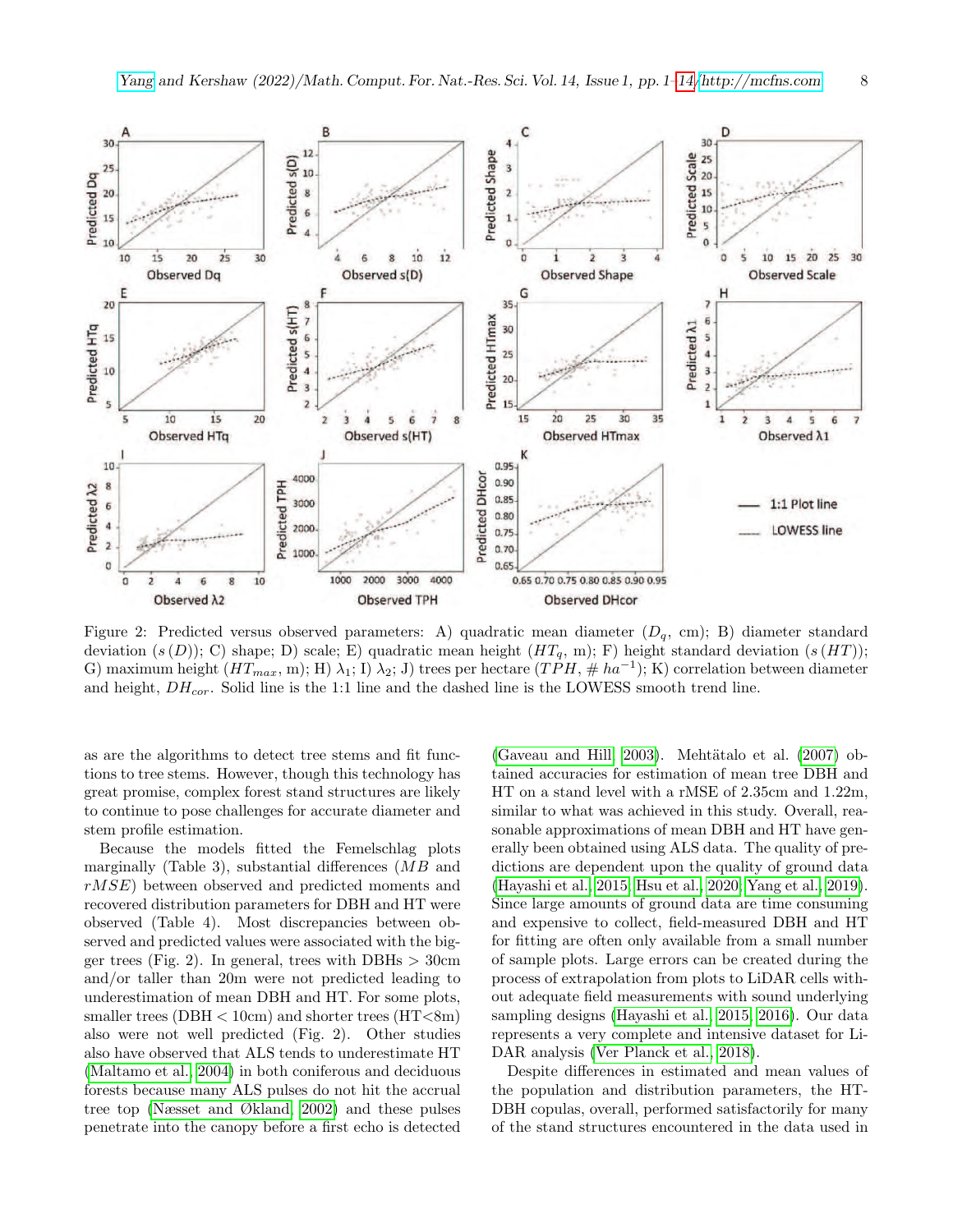<span id="page-8-0"></span>

Figure 3: Comparison of copula-based distributions (gray lines represent individual simulations) for a selected plot from each class of  $I_{NN}$  value relative to the observed values (black dots) and distribution (black line). The interval of  $I_{NN}$  for each class was: A) 0.45 - 0.50; B) 0.50 - 0.55; C) 0.55 - 0.60; D) 0.60 - 0.65; E) 0.65 - 0.70; F) 0.70 - 0.75; G)  $0.75$  -  $0.80$ ; H)  $0.80$  -  $0.85$ ; and I)  $0.85 - 0.90$ .

this study (Fig. 3 and Table 5). Approximately 50% of the plots had copula distributions that were more identical to the field measured HT-DBH distributions as measured by the mixed two-sample goodness-of-fit  $(I_{NN}$  < 0.70; Table 5). These results were better than those obtained by Arias-Rodil et al. [\(2018\)](#page-9-2) where the predicted diameter distributions performed very poorly (less than 40 % of their plot distributions were acceptable based on KS tests) even though their models accounted for a greater proportion of the variation than the models developed here.

Several plots having much higher  $I_{NN}$  values were associated with plots that had high proportions of big or small trees, high variation in heights, and discontinuous distributions (especially DBH distributions, Fig. 3). Xu et al. [\(2014\)](#page-13-8) encountered similar problems and developed ratio calibrations to correct LiDAR-derived heights using field measures. Recently, Xu et al. [\(2019\)](#page-13-9) applied empirical copulas to estimate HT-DBH relationships. They divided the heights into several ranges and obtained empirical copulas within each range. Their approach produced better fits than obtained here, but relied on identification of nearest neighbors from which to build copulas (cf., [Kershaw et al., 2017;](#page-11-15) [McGarrigle et](#page-11-16) [al., 2013\)](#page-11-16) rather than modeling and predicting copulas as done here. For those plots with much higher  $I_{NN}$ values, two situations consistently were observed: presence of several tall trees and multistoried stands. In this study we attempted to account for emergent trees in our estimation of height distribution parameters by using an indicator variable for their presence. This approach did not significantly ( $p > .05$ ) improve our predictions and was subsequently dropped. This study also did not account for species composition. Both Hayashi et al. [\(2015\)](#page-10-6) and Ver Planck et al. [\(2018\)](#page-12-18) fitted forest-typespecific models to the Noonan data and found improvements in goodness-of-fit and model predictions. Because we used a moment-based parameter recovery approach, we had hoped to avoid the need for recognition of different stand types; however, the different stand types at Noonan, while similar in area-based estimates, have very different DBH and HT distributions.

Many of the Femelschlag plots were not pure stands so that both DBH and HT distributions can be multimodal,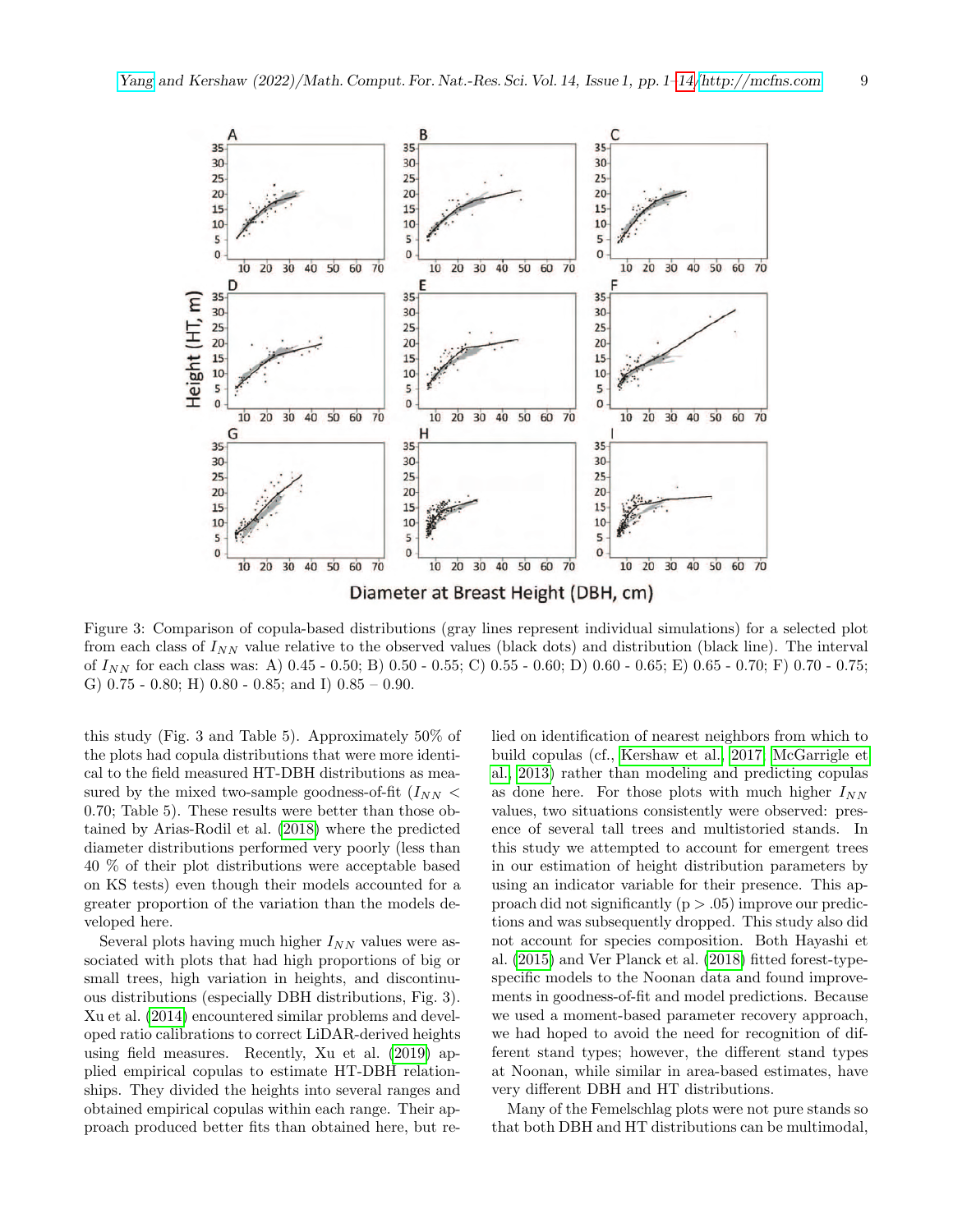disjointed, or highly variable in other ways (Fig. 3). Unimodal distribution functions cannot adequately capture these distributions [\(Liu et al., 2002\)](#page-11-17). Those multimodal distributions might have been better fitted using mixture distributions [\(Liu et al., 2002\)](#page-11-17) or one of the Johnson's translational distributions [\(Hafley and Schreuder, 1977\)](#page-10-17). Despite these limitations, our models did fit a majority of the plots in this study well (Table 5). Improvement in fits to the other plots might be accomplished by using more flexible distribution functions or by broadening the types of LiDAR metrics to include additional measures of horizontal heterogeneity in LiDAR point clouds [\(Ayrey et al., 2019\)](#page-9-4). Measures of horizontal heterogeneity may require examining the point clouds beyond the bounds of the relatively small plots used in this study (accepting the errors associated with spatially extracting beyond the plot boundaries) or increasing plot size (accepting the errors associated with reduced sample sizes). Regardless of which approach is selected, it will be important and required to ensure that the data represent a valid sample which covers the ranges of conditions well over which the LiDAR-derived models are going to be applied [\(Hayashi et al., 2015;](#page-10-6) [Yang et al., 2019\)](#page-13-7).

The use of copulas, as presented here, has potential for wide spatial scale prediction of tree-level attributes and represents, for the time being, a potentially more promising approach than trying to extract individual tree dimensions directly from point cloud attributes. The moment-based parameter recovery approach used here is robust since the estimation of mean tree dimensions is generally easier than the direct estimation of distribution parameters which may not have geometric interpretation [\(Burk and Newbury, 1984;](#page-10-10) [Gove, 2003;](#page-10-18) [Kershaw and Maguire, 1996\)](#page-11-18). An additional potential advantage of the methods developed here is that careful coregistration of LiDAR point clouds and individual trees may not be required, since the emphasis is on population distributions rather than point estimates of individual trees. Copulas, as shown here, are more flexible than traditional bivariate distributions [\(Schreuder](#page-12-19) [and Hafley, 1977\)](#page-12-19), regression equations [\(MacPhee et al.,](#page-11-4) [2018\)](#page-11-4), and imputation methods [\(MacPhee et al., 2018\)](#page-11-4). However, the results do indicate the need for adequate sample designs that cover the full range of conditions over which the models are applied and distribution functions that are flexible enough to capture the full range of structures being modelled. So far, the required moments of DBH and HT distributions were estimated independently from LiDAR data. Applying a compatible systems approach [\(Yang et al., 2021\)](#page-13-10) would provide high consistency among moments and might improve the DBH-HT copulas models.

With improved HT-DBH distributions, other tree attributes such as volume or carbon content can be estimated and summed to obtain improved area-based estimates. In addition to obtaining better quality of field data across a wider range of field plots, terrestrial Li-DAR scanning systems may provide additional potential to improve individual tree estimation because these systems quickly gather more detailed information from the understory perspective which may, in turn, prove useful for improving LiDAR-derived copulas such as those developed here. The combination of terrestrial LiDAR systems and airborne LiDAR-based analyses such as developed in this study is a relatively unexplored approach and holds much potential for improved inventory estimates.

## Acknowledgements

We are grateful to the dedicated work of the 2014 summer field crew: Mike Hutchinson, Shawn Donovan, and Dan Kilham. Funding for this project was provided, in part, by grants from the Natural Sciences and Engineering Research Council of Canada (Discovery Grant program) and the New Brunswick Innovation Foundation Research Assistantship Initiative. The first author also thanks the University of New Brunswick for the President's Doctoral Tuition Award and the Fundy Community Foundation for their support through the Dorothy and Kenneth Langmaid Forest Soils and Tree Growth Scholarship.

#### <span id="page-9-0"></span>**REFERENCES**

- <span id="page-9-2"></span>Arias-Rodil, M., Diéguez-Aranda, U., Álvarez-González, J.G., Pérez-Cruzado, C., Castedo-Dorado, F., and González-Ferreiro, E. 2018. Modeling diameter distributions in radiata pine plantations in Spain with existing countrywide LiDAR data. Ann. For. Sci. 75: 36. doi: [https://doi.org/10.1007/](https://doi.org/10.1007/s13595-018-0712-z) [s13595-018-0712-z](https://doi.org/10.1007/s13595-018-0712-z)
- <span id="page-9-1"></span>Asner, G.P., Hughes, R.F., Mascaro, J., Uowolo, A.L., Knapp, D.E., Jacobson, J., Kennedy-Bowdoin, T., and Clark, J.K. 2011. High-resolution carbon mapping on the million-hectare Island of Hawaii. Front. Ecol. Environ. (e-View): 28. doi: [https://doi.org/](https://doi.org/10.1890/100179) [10.1890/100179](https://doi.org/10.1890/100179)
- <span id="page-9-3"></span>Ayrey, E., Fraver, S., Kershaw, J.A., Jr., Kenefic, L.S., Hayes, Weiskittel, A.R., and Roth. 2017. Layer stacking: A novel algorithm for individual forest tree segmentation from LiDAR point clouds. Can. J. Remote Sens. 43(1): 16–27. doi: [https://doi.org/10.1080/](https://doi.org/10.1080/07038992.2017.1252907) [07038992.2017.1252907](https://doi.org/10.1080/07038992.2017.1252907)
- <span id="page-9-4"></span>Ayrey, E., Hayes, D.J., Fraver, S., Kershaw, J.A., Jr., and Weiskittel, A.R. 2019. Ecologically-Based Metrics for Assessing Structure in Developing Area-Based,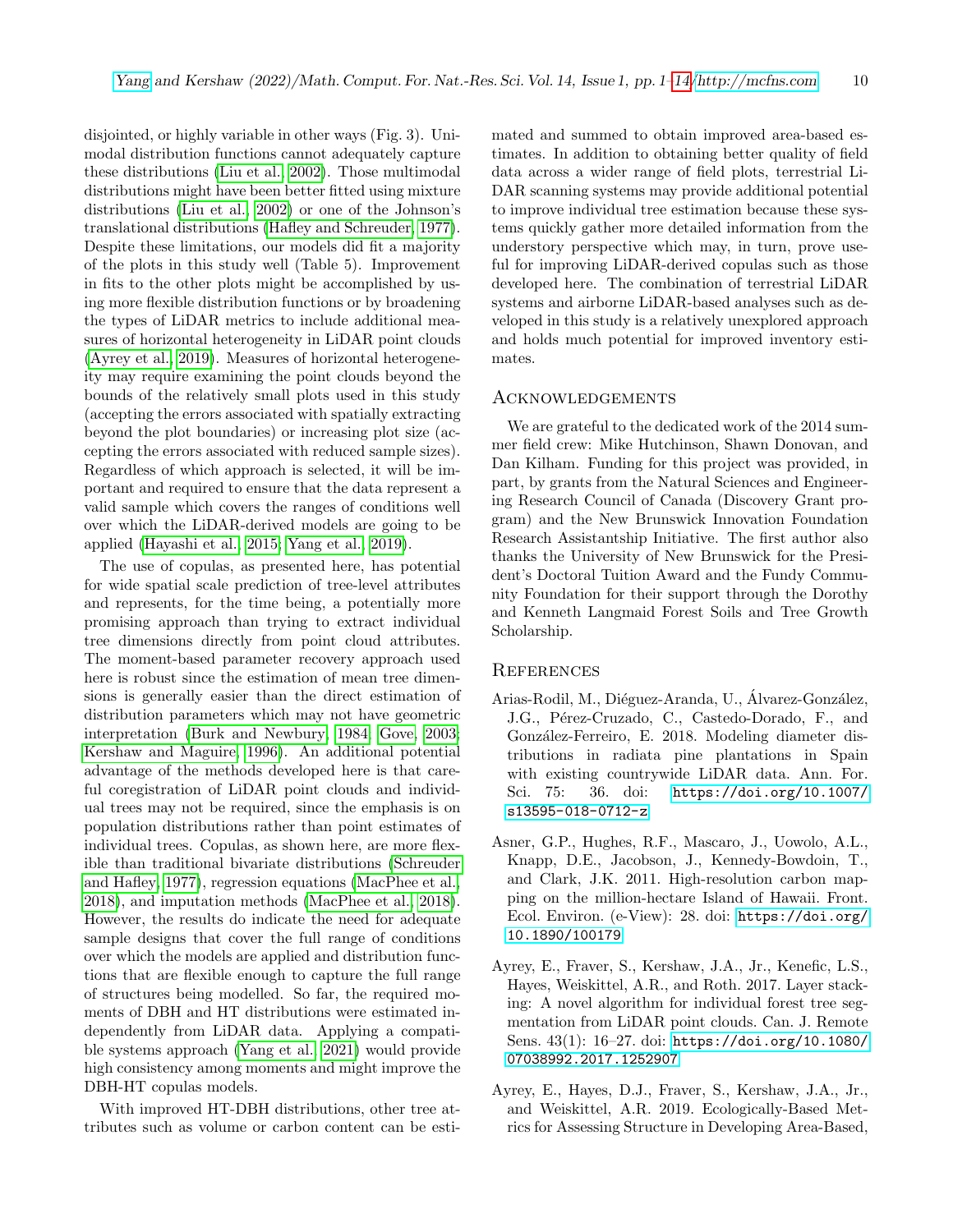Enhanced Forest Inventories from LiDAR. Can. J. Remote Sens.: 45(1): 88-112. doi: [https://doi.org/](https://doi.org/10.1080/07038992.2019.1612738) [10.1080/07038992.2019.1612738](https://doi.org/10.1080/07038992.2019.1612738)

- <span id="page-10-7"></span>Bailey, R.L., and Dell, T.R. 1973. Quantifying diameter distributions with the Weibull function. For. Sci. 19(2): 97–104. doi: [https://doi.org/10.1080/](https://doi.org/10.1080/07038992.2019.1612738) [07038992.2019.1612738](https://doi.org/10.1080/07038992.2019.1612738)
- <span id="page-10-8"></span>Borders, B.E., and Patterson, W.D. 1990. Projecting stand tables: A comparison of the Weibull diameter distribution method, a percentile-based projection method, and a basal area growth projection method. For. Sci. 36(2): 413–424. doi: [https://doi.org/10.](https://doi.org/10.1093/forestscience/36.2.413) [1093/forestscience/36.2.413](https://doi.org/10.1093/forestscience/36.2.413)
- <span id="page-10-4"></span>Brandtberg, T., Warner, T.A., Landenberger, R.E., and McGraw, J.B. 2003. Detection and analysis of individual leaf-off tree crowns in small footprint, high ampling density lidar data from the eastern deciduous forest in North America. Remote Sens. Environ. 85: 290–303. doi: [https://doi.org/10.1016/](https://doi.org/10.1016/S0034-4257(03)00008-7) [S0034-4257\(03\)00008-7](https://doi.org/10.1016/S0034-4257(03)00008-7)
- <span id="page-10-11"></span>Breiman, L. 2001. Random forests. Mach. Learn. 45(1): 5–32.
- <span id="page-10-10"></span>Burk, T.E., and Newberry, J.D. 1984. A simple algorithm for moment-based recovery of Weibull distribution parameters. For. Sci. 30(2): 329-332. doi: [https:](https://doi.org/10.1093/forestscience/30.2.329) [//doi.org/10.1093/forestscience/30.2.329](https://doi.org/10.1093/forestscience/30.2.329)
- <span id="page-10-9"></span>Bury, K.V. 1975. Statistical Models in Applied Science. Robert E. Krieger Publishing Company, INC., Malabar, Florida.
- <span id="page-10-12"></span>Cleveland, W.S. 1979. Robust Locally Weighted Regression and Smoothing Scatterplots. J. Am. Stat. Assoc. 74(368): 829–836.
- <span id="page-10-0"></span>Clutter, J.L., Fortson, J.C., Pienaar, L.V., Brister, G.H., and Bailey, R.L. 1983. Timber management. A quantitative approach. First. John Wiley & Sons, New York.
- <span id="page-10-5"></span>Culvenor, D.S. 2002. TIDA: an algorithm for the delineation of tree crowns in high spatial resolution remotely sensed imagery. Comput. Geosci. 28(1): 33–44. doi: [https://doi.org/10.1016/](https://doi.org/10.1016/S0098-3004(00)00110-2) [S0098-3004\(00\)00110-2](https://doi.org/10.1016/S0098-3004(00)00110-2)
- <span id="page-10-14"></span>de Conto, T., Olofsson, K., Görgens, E.B., Rodriguez, L.C.E., Almeida, G. 2017.Performance of stem denoising and stem modelling algorithms on single tree point clouds from terrestrial laser scanning. Comput. Electron. Agric., 143:165-176. doi: [https://doi.org/10.](https://doi.org/10.1016/S0098-3004(00)00110-2) [1016/S0098-3004\(00\)00110-2](https://doi.org/10.1016/S0098-3004(00)00110-2)
- <span id="page-10-3"></span>Frees, E.W., and Valdez, E. 1998. Understanding relationships using copulas. North Am. Actuar. J. 2(1): 1–25. doi: [https://doi.org/10.1080/10920277.](https://doi.org/10.1080/10920277.1998.10595667) [1998.10595667](https://doi.org/10.1080/10920277.1998.10595667)
- <span id="page-10-15"></span>Gaveau, D.L.A., and Hill, R.A. 2003. Quantifying canopy height underestimation by laser pulse penetration in small-footprint airborne laser scanning data. Can. J. Remote Sens. 29(5): 650–657. doi: [https:](https://doi.org/10.5589/m03-023) [//doi.org/10.5589/m03-023](https://doi.org/10.5589/m03-023)
- <span id="page-10-2"></span>Genest, C., and MacKay, J. 1986. The Joy of Copulas: Bivariate distributions with uniform marginals. Am. Stat. 40: 280–283. doi: [https://doi.org/10.1080/](https://doi.org/10.1080/00031305.1986.10475414) [00031305.1986.10475414](https://doi.org/10.1080/00031305.1986.10475414)
- <span id="page-10-1"></span>Gobakken, T., and Næsset, E. 2004. Estimation of diameter and basal area distributions in coniferous forest by means of airborne laser scanner data. Scand. J. For. Res. 19(6): 529–542. doi: [https://doi.org/10.](https://doi.org/10.1080/02827580410019454) [1080/02827580410019454](https://doi.org/10.1080/02827580410019454)
- <span id="page-10-18"></span>Gove, J.H. 2003. Moment and maximum likelihood estimators for Weibull distributions under lengthand area-biased sampling. Envvironmental Ecol. Stat. 10(4): 455–467. doi: [https://doi.org/10.1023/A:](https://doi.org/10.1023/A:1026000505636) [1026000505636](https://doi.org/10.1023/A:1026000505636)
- <span id="page-10-17"></span>Hafley, W.L., and Schreuder, H.T. 1977. Statistical distributions for fitting diameter and height data in evenaged stands. Can. J. For. Res. 7(3): 481–487. doi: <https://doi.org/10.1139/x77-062>
- <span id="page-10-6"></span>Hayashi, R., Kershaw, J.A., Jr., and Weiskittel, A.R. 2015. Evaluation of alternative methods for using LiDAR to predict aboveground biomass in mixed species and structurally complex forests in northeastern North America. Math. Comput. For. Nat. Resour. Sci. 7(2): 49–65. available from: [https://mcfns.net/index.php/](https://mcfns.net/index.php/Journal/article/view/MCFNS7.2_2) [Journal/article/view/MCFNS7.2\\_2](https://mcfns.net/index.php/Journal/article/view/MCFNS7.2_2) [accessed Nov. 23, 2021]
- <span id="page-10-16"></span>Hayashi, R., Weiskittel, A.R., and Kershaw, J.A., Jr. 2016. Influence of prediction cell size on LiDARderived area-based estimates of total volume in mixed-species and multicohort forests in northeastern North America. Can. J. Remote Sens. 42(5): 473–488. doi: [https://doi.org/10.1080/](https://doi.org/10.1080/07038992.2016.1229597) [07038992.2016.1229597](https://doi.org/10.1080/07038992.2016.1229597)
- <span id="page-10-13"></span>Henning, J.G. and Radtke, P.J. 2006. Detailed stem measurements of standing trees from ground-based scanning lidar. For. Sci., 52(1):67-80, doi: [https:](https://doi.org/10.1093/forestscience/52.1.67) [//doi.org/10.1093/forestscience/52.1.67](https://doi.org/10.1093/forestscience/52.1.67)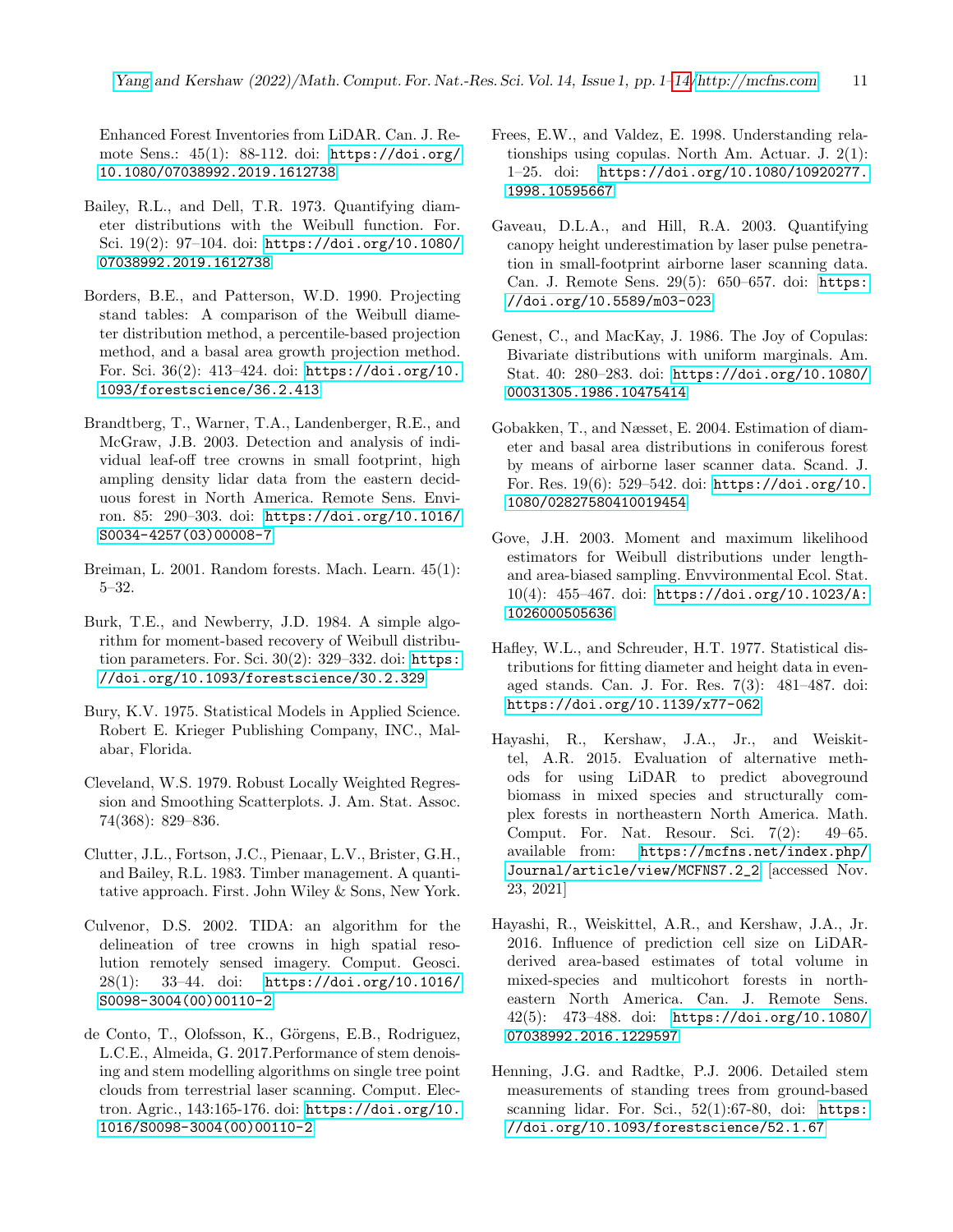- <span id="page-11-14"></span>Hsu, Y.-H., Yang, T.-R., Chen, Y., and Kershaw, J.A., Jr. 2020. Sample strategies for bias correction of regional LiDAR-assisted forest inventory estimates on small woodlots. Ann. For. Sci. 77:75, 12p. doi: [https:](https://doi.org/10.1007/s13595-020-00976-8) [//doi.org/10.1007/s13595-020-00976-8](https://doi.org/10.1007/s13595-020-00976-8)
- <span id="page-11-0"></span>Hummel, S., Hudak, A.T., Uebler, E.H., Falkowski, M.J., and Megown, K.A. 2011. A comparison of accuracy and cost of LiDAR versus stand exam data for landscape management on the Malheur National Forest. J. For. 109(5): 267–273. doi: [https://doi.org/](https://doi.org/10.1093/jof/109.5.267) [10.1093/jof/109.5.267](https://doi.org/10.1093/jof/109.5.267)
- <span id="page-11-1"></span>Kaartinen, H., Hyyppä, J., Yu, X., Vastaranta, M., Hyyppä, H., Kukko, A., Holopainen, M., Heipke, C., Hirschmugl, M., Morsdorf, F., Næsset, E., Pitkänen, J., Popescu, S., Solberg, S., Wolf, B.M., and Wu, J.- C. 2012. An International Comparison of Individual Tree Detection and Extraction Using Airborne Laser Scanning. Remote Sens. 4(4): 950-974. doi:[https:](https://doi.org/10.3390/rs4040950) [//doi.org/10.3390/rs4040950](https://doi.org/10.3390/rs4040950).
- <span id="page-11-18"></span>Kershaw, J.A., Jr., and Maguire, D.A. 1996. Crown structure in western hemlock, Douglas-fir, and grand fir in western Washington: horizontal distribution of foliage within branches. Can. J. For. Res. 26(1): 128–142. doi: <https://doi.org/10.1139/x26-014>
- <span id="page-11-5"></span>Kershaw, J.A., Jr., Richards, E.W., McCarter, J.B., and Oborn, S. 2010. Spatially correlated forest stand structures: A simulation approach using copulas. Comput. Electron. Agric. 74(1): 120–128. doi: [https://doi-org.proxy.hil.unb.](https://doi-org.proxy.hil.unb.ca/10.1016/j.compag.2010.07.005) [ca/10.1016/j.compag.2010.07.005](https://doi-org.proxy.hil.unb.ca/10.1016/j.compag.2010.07.005)
- <span id="page-11-15"></span>Kershaw, J.A., Jr., Weiskittel, A.R., Lavigne, M.B., and McGarrigle, E. 2017. An imputation/copulabased stochastic individual tree growth model for mixed species Acadian forests: a case study using the Nova Scotia permanent sample plot network. For. Ecosyst. 4: 15. doi: [https://doi.org/10.1186/](https://doi.org/10.1186/s40663-017-0102-2) [s40663-017-0102-2](https://doi.org/10.1186/s40663-017-0102-2)
- <span id="page-11-9"></span>Kutner, M., Nachtsheim, C., and Neter, J. 2004. Applied linear regression models. Fourth Ed. McGraw-Hill, New York.
- <span id="page-11-6"></span>Li, W., Guo, Q., Jakubowski, M., and Kelly, M. 2012. A new method for segmenting individual trees from the lidar point cloud. Photogramm. Eng. Remote Sens. 78(1): 75–84. doi: [https://doi.org/10.](https://doi.org/10.14358/PERS.78.1.75) [14358/PERS.78.1.75](https://doi.org/10.14358/PERS.78.1.75)
- <span id="page-11-10"></span>Liang, X., Kankare, V., Yu, X., Hyyppä, Y., and Holopainen, M. 2014. Automated Stem Curve Measurement Using Terrestrial Laser Scanning. IEEE Trans. Geosci. Remote Sens., 52(3):1739-1748. doi: <https://doi.org/10.1109/TGRS.2013.2253783>
- <span id="page-11-8"></span>Little, S.N. 1983. Weibull diameter distributions for mixed stands of western conifers. Can. J. For. Res. 13(1): 85–88. doi: [https://doi.org/10.1139/](https://doi.org/10.1139/x83-012) [x83-012](https://doi.org/10.1139/x83-012)
- <span id="page-11-17"></span>Liu, C., Zhang, L., Davis, C.J., Solomon, D.S., and Gove, J.H. 2002. A finite mixture model for characterizing the diameter distributions of mixed-species forest stands. For. Sci.  $48(4)$ :  $653-661$ . doi: [https:](https://doi.org/10.1093/forestscience/48.4.653) [//doi.org/10.1093/forestscience/48.4.653](https://doi.org/10.1093/forestscience/48.4.653)
- <span id="page-11-7"></span>Loo, J., and Ives, N. 2003. The Acadian Forest: Historical condition and human impacts. For. Chron. 79(3): 462–474. doi: [https://doi.org/10.5558/](https://doi.org/10.5558/tfc79462-3) [tfc79462-3](https://doi.org/10.5558/tfc79462-3)
- <span id="page-11-11"></span>Maas, H., Bienert, A., Scheller, S., and Keane, E. 2008. Automatic forest inventory parameter determination from terrestrial laser scanner data. Int. J. Remote Sens., 29(5):1579-1593. doi: [https//doi.org/](https//doi.org/10.1080/01431160701736406) [10.1080/01431160701736406](https//doi.org/10.1080/01431160701736406)
- <span id="page-11-4"></span>MacPhee, C., Kershaw, J.A., Jr., Weiskittel, A.R., Golding, J., and Lavigne, M.B. 2018. Comparison of approaches for estimating individual tree height–diameter relationships in the Acadian forest region. Forestry 92: 132–146. doi: [https://doi.org/](https://doi.org/10.1093/forestry/cpx039) [10.1093/forestry/cpx039](https://doi.org/10.1093/forestry/cpx039)
- <span id="page-11-12"></span>Maltamo, M., Mustonen, K., Hyyppä, J., Pitkänen, J., and Yu, X. 2004. The accuracy of estimating individual tree variables with airborne laser scanning in a boreal nature reserve. Can. J. For. Res. 34: 1791–1801. doi: <https://doi.org/10.1139/x04-055>
- <span id="page-11-2"></span>Maltamo, M., Peuhkurinen, J., Malinen, J., Vauhkonen, J., Packalén, P., and Tokola, T. 2009. Predicting tree attributes and quality characteristics of Scots pine using airborne laser scanning data. Silva Fenn. 43(3). doi: <https://doi.org/10.14214/sf.203>.
- <span id="page-11-16"></span>McGarrigle, E., Kershaw, J.A., Jr., Ducey, M.J., and Lavigne, M.B. 2013. A new approach to modeling stand-level dynamics based on informed random walks: Influence of bandwidth and sample size. Forestry 86(3): 377–389. doi: [https://doi.org/10.](https://doi.org/10.1093/forestry/cpt008) [1093/forestry/cpt008](https://doi.org/10.1093/forestry/cpt008)
- <span id="page-11-3"></span>Mehtätalo, L., Maltamo, M., and Packalén, P. 2007. Recovering plot-specific diameter distribution and height-diameter curve using als based stand characteristics. Int. Arch. Photogramm. Remote Sens. Spat. Inf. Sci. XXXVI: 288–293.
- <span id="page-11-13"></span>Næsset, E., and Økland, T. 2002. Estimating tree height and tree crown properties using airborne scanning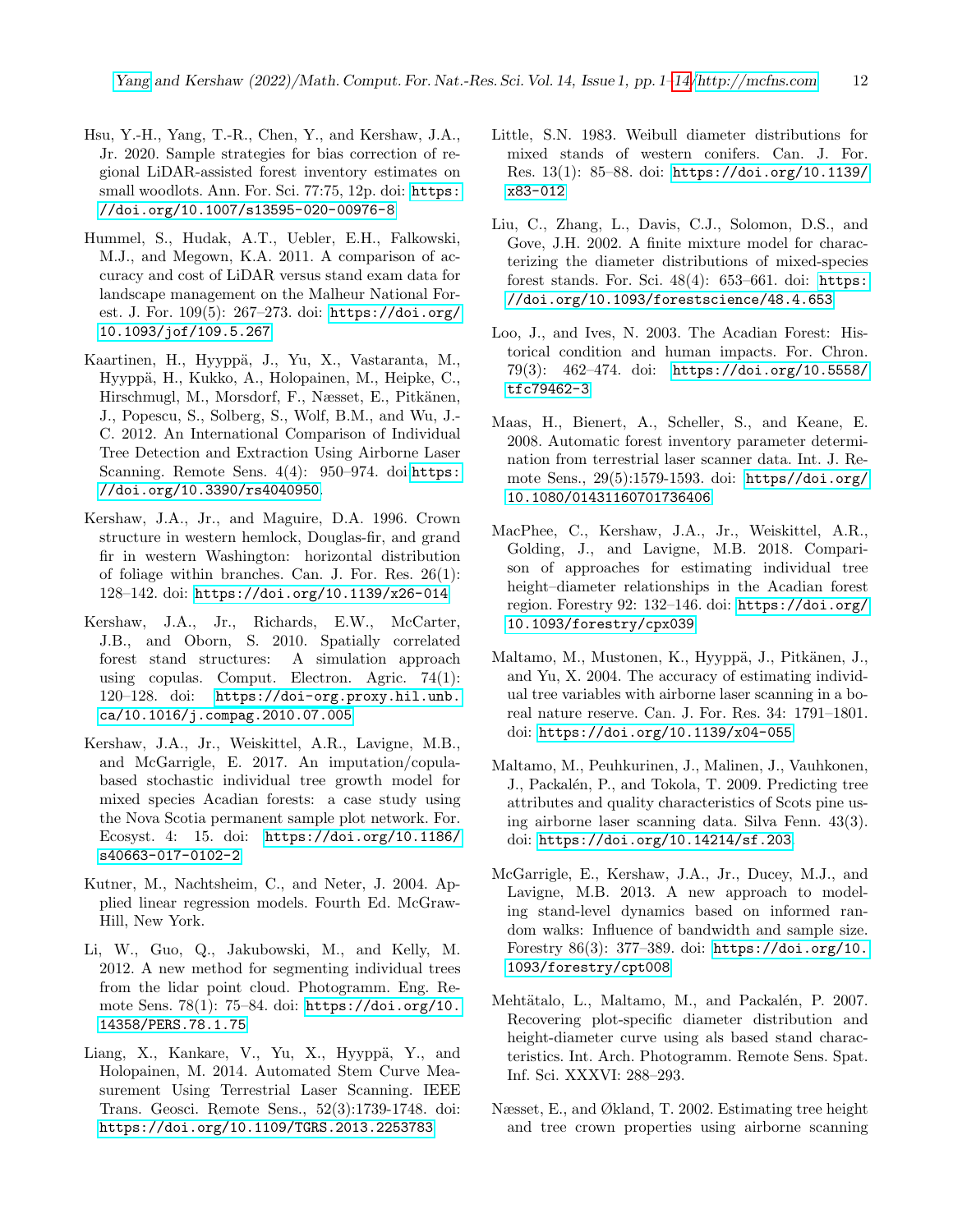laser in a boreal nature reserve. Remote Sens. Environ. 79: 105–115. doi: [https://doi.org/10.1016/](https://doi.org/10.1016/S0034-4257(01)00243-7) [S0034-4257\(01\)00243-7](https://doi.org/10.1016/S0034-4257(01)00243-7)

- <span id="page-12-9"></span>Narsky, I. 2003a. Goodness of fit: What do we really want to know? In Proceedings. Physics Statistics 2003. pp. 70–74. available from: [http://www.slac.stanford.edu/econf/C030908/](http://www.slac.stanford.edu/econf/C030908/papers/MOCT004.pdf) [papers/MOCT004.pdf](http://www.slac.stanford.edu/econf/C030908/papers/MOCT004.pdf) [accessed Nov. 23, 2021]
- <span id="page-12-11"></span>Narsky, I. 2003b. Estimation of goodness-of-fit in multidimensional analysis using distance to nearest neighbor. High Energy Physics, California Technical University. available from: [https://arxiv.org/pdf/](https://arxiv.org/pdf/physics/0306171) [physics/0306171](https://arxiv.org/pdf/physics/0306171) [accessed Nov. 23, 2021]
- <span id="page-12-2"></span>Nelsen, R.B. 2006. An Introduction to Copulas. 2nd Ed. Springer, New York.
- <span id="page-12-14"></span>Olofsson, K. and Holmgren, J. 2016. Single tree stem profile detection using terrestrial laser scanner data, flatness saliency features and curvature properties. Forests, 7(9): 207. doi: [https://doi.org/10.3390/](https://doi.org/10.3390/f7090207) [f7090207](https://doi.org/10.3390/f7090207)
- <span id="page-12-7"></span>Palahí, M., Pukkala, T., Blasco, E., and Trasobares, A. 2007. Comparison of beta, Johnson's SB, Weibull and truncated Weibull functions for modeling the diameter distribution of forest stands in Catalonia (northeast of Spain). Eur. J. For. Res. 126(4): 563–571. doi: <https://doi.org/10.1007/s10342-007-0177-3>
- <span id="page-12-15"></span>Pitkänen, T.P., Raumonen, P. and Kangas, A. 2019. Measuring stem diameters with TLS in boreal forests by complementary fitting procedure. ISPRS Journal of Photogrammetry and Remote Sensing. 147 :294- 306. doi: [https://doi.org/10.1016/j.isprsjprs.](https://doi.org/10.1016/j.isprsjprs.2018.11.027) [2018.11.027](https://doi.org/10.1016/j.isprsjprs.2018.11.027)
- <span id="page-12-6"></span>Plotnick, R.E., Gardner, R.H., and O'Neill, R.V.. 1993. Lacunarity indices as measures of landscape texture. Landsc. Ecol. 8(3):201–211. doi: [https://doi.org/](https://doi.org/10.1007/BF00125351) [10.1007/BF00125351](https://doi.org/10.1007/BF00125351)
- <span id="page-12-16"></span>Pueschel, P., Newnham, G., Rock, G., Udelhoven, T., Werner, W., and Hill, J. 2013. The influence of scan mode and circle fitting on tree stem detection, stem diameter and volume extraction from terrestrial laser scans. ISPRS J. Photogramm. Remote Sens., 77:44- 56. doi: [https://doi.org/10.1016/j.isprsjprs.](https://doi.org/10.1016/j.isprsjprs.2012.12.001) [2012.12.001](https://doi.org/10.1016/j.isprsjprs.2012.12.001)
- <span id="page-12-5"></span>R Development Core Team. 2021. R: A Language and Environment for Statistical Computing. Available from <http://www.R-project.org> [accessed Nov. 23, 2021]
- <span id="page-12-0"></span>Reutebuch, S.E., Andersen, H.-E., and McGaughey, R.J. 2005. Light Detection and Ranging (LIDAR): An Emerging Tool for Multiple Resource Inventory. J. For. 103: 286–292.
- <span id="page-12-12"></span>Ripley, B.D. 2004. Spatial statistics. Wiley, Hobokin, NJ.
- <span id="page-12-4"></span>Roussel, J.-R., Auty, D., Boissieu, F.D., Meador, A.S., and Jean-François, B. 2020. Airborne LiDAR Data Manipulation and Visualization for Forestry Applications. available from: [https://github.com/](https://github.com/Jean-Romain/lidR) [Jean-Romain/lidR](https://github.com/Jean-Romain/lidR) [accessed Nov. 23, 2021]
- <span id="page-12-10"></span>Schilling, M.F. 1986. Multivariate two-sample tests based on nearest neighbors. J. Am. Stat. Assoc. 81(395): 799–806. doi: [https://doi.org/10.1080/](https://doi.org/10.1080/01621459.1986.10478337) [01621459.1986.10478337](https://doi.org/10.1080/01621459.1986.10478337)
- <span id="page-12-19"></span>Schreuder, H.T., and Hafley, W.L. 1977. A useful bivariate distribution for describing stand structure of tree heights and diameters. Biometrics 33(3): 471–478. doi:<https://doi.org/10.2307/2529361>
- <span id="page-12-17"></span>Srinivasan, S., Popescu, C.S., Eriksson, M., Sheridan, D.R., and Ku, N. 2015. Terrestrial laser scanning as an effective tool to retrieve tree level height, crown width, and stem diameter. Remote Sens., 7(2):1877- 1896. doi: <https//doi.org/10.3390/rs70201877>
- <span id="page-12-8"></span>Temesgen, H., and Ver Hoef, J.M. 2015. Evaluation of the spatial linear model, random forest and gradient nearest-neighbour methods for imputing potential productivity and biomass of the Pacific Northwest forests. Forestry 88(1): 131-142. doi: [https:](https://doi.org/10.1093/forestry/cpu036) [//doi.org/10.1093/forestry/cpu036](https://doi.org/10.1093/forestry/cpu036)
- <span id="page-12-1"></span>Thomas, V., Oliver, R.D., and Woods, M. 2008. LiDAR and Weibull modeling of diameter and basal area. For. Chron. 84(6): 866–875. doi: [https://doi.org/10.](https://doi.org/10.5558/tfc84866-6) [5558/tfc84866-6](https://doi.org/10.5558/tfc84866-6)
- <span id="page-12-13"></span>Treitz, P.; Lim, K.; Woods, M.; Pitt, D.; Nesbitt, D.; Etheridge, D. 2012. LiDAR sampling density for forest resource inventories in Ontario, Canada. Remote Sensing 4:830:848. doi: [https//doi.org/10.3390/](https//doi.org/10.3390/rs4040830) [rs4040830](https//doi.org/10.3390/rs4040830)
- <span id="page-12-18"></span>Ver Planck, N.R., Finley, A.O., Kershaw, J.A., Jr., Weiskittel, A.R., and Kress, M.C. 2018. Hierarchical Bayesian models for small area estimation of forest variables using LiDAR. Remote Sens. Environ. 264: 287–295. doi: [http://dx.doi.org/10.1016/j.rse.](http://dx.doi.org/10.1016/j.rse.2017.10.024) [2017.10.024](http://dx.doi.org/10.1016/j.rse.2017.10.024)
- <span id="page-12-3"></span>Wang, M., Rennolls, K., and Tang, S. 2008. Bivariate distribution modeling of tree diameters and heights: Dependency modeling using copulas. For. Sci.